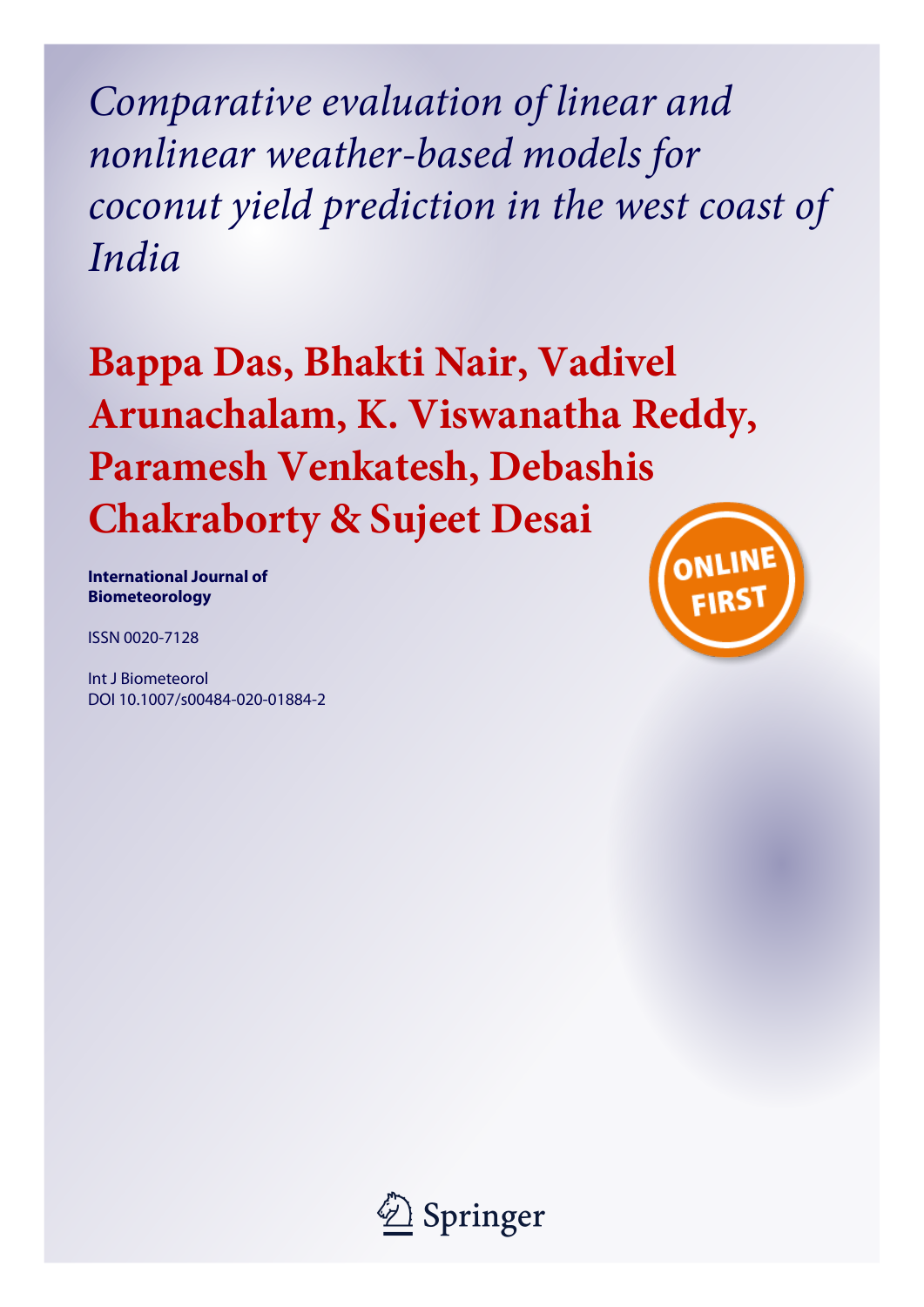**Your article is protected by copyright and all rights are held exclusively by ISB. This eoffprint is for personal use only and shall not be self-archived in electronic repositories. If you wish to self-archive your article, please use the accepted manuscript version for posting on your own website. You may further deposit the accepted manuscript version in any repository, provided it is only made publicly available 12 months after official publication or later and provided acknowledgement is given to the original source of publication and a link is inserted to the published article on Springer's website. The link must be accompanied by the following text: "The final publication is available at link.springer.com".**

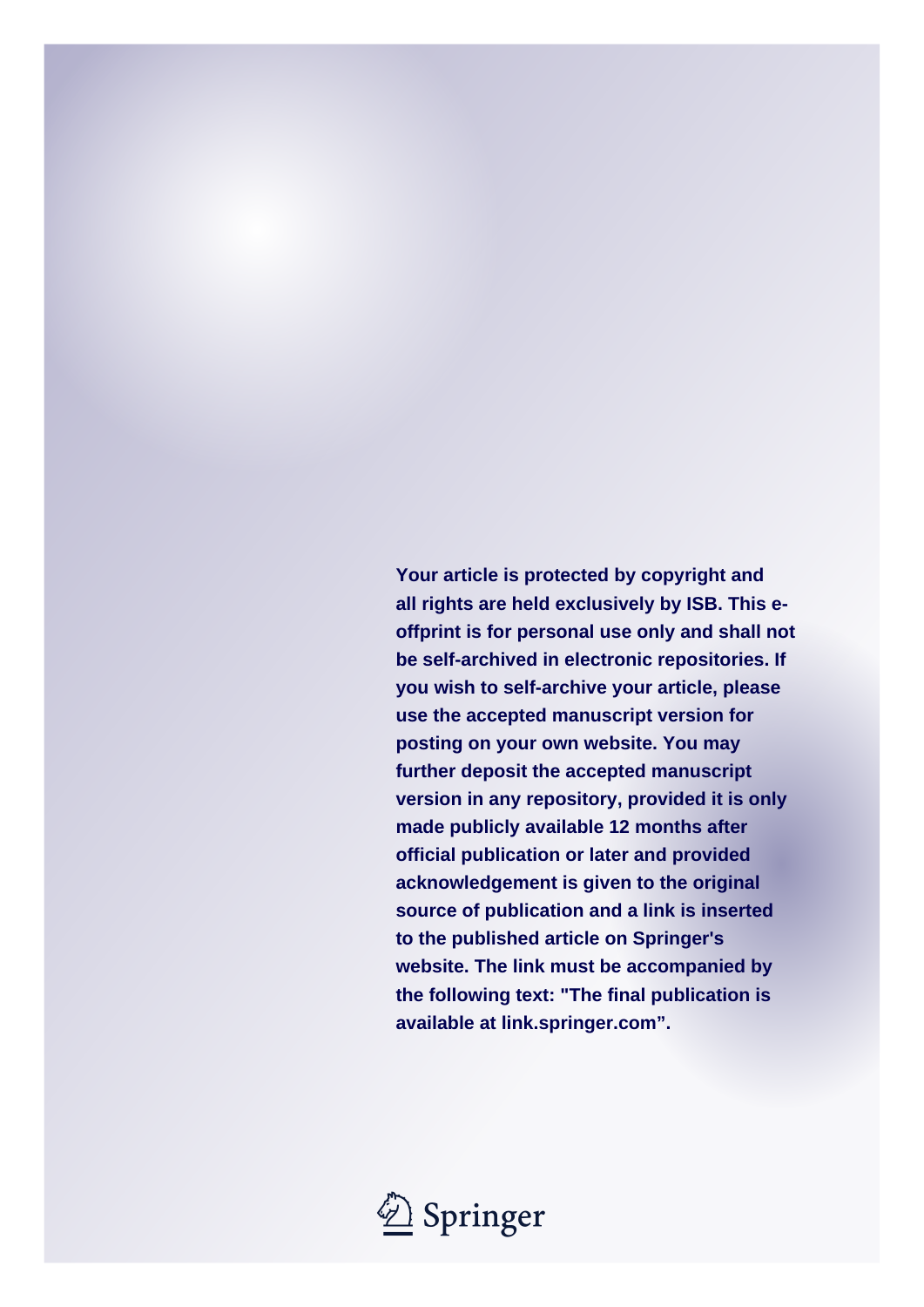#### ORIGINAL PAPER



# Comparative evaluation of linear and nonlinear weather-based models for coconut yield prediction in the west coast of India

Bappa Das<sup>1</sup>  $\cdot$  Bhakti Nair<sup>1</sup> • Vadivel Arunachalam<sup>1</sup> • K. Viswanatha Reddy<sup>1</sup> • Paramesh Venkatesh<sup>1</sup> • Debashis Chakraborty<sup>3</sup>  $\cdot$  Sujeet Desai<sup>1</sup>

Received: 25 July 2019 / Revised: 10 February 2020 / Accepted: 19 February 2020 C ISB 2020

#### Abstract

Coconut is a major plantation crop of coastal India. Accurate prediction of its yield is helpful for the farmers, industries and policymakers. Weather has profound impact on coconut fruit setting, and therefore, it greatly affects the yield. Annual coconut yield and monthly weather data for 2000–2015 were compiled for fourteen districts of the west coast of India. Weather indices were generated using monthly cumulative value for rainfall and monthly average value for other parameters like maximum and minimum temperature, relative humidity, wind speed and solar radiation. Different linear models like stepwise multiple linear regression (SMLR), principal component analysis together with SMLR (PCA-SMLR), least absolute shrinkage and selection operator (LASSO) and elastic net (ELNET) with nonlinear models namely artificial neural network (ANN) and PCA-ANN were employed to model the coconut yield using the monthly weather indices as inputs. The model's performance was evaluated using  $R^2$ , root mean square error (RMSE) and absolute percentage error (APE). The  $R^2$  and RMSE of the models ranged between 0.45–0.99 and 18–3624 nuts ha−<sup>1</sup> respectively during calibration while during validation the APE varied between 0.12 and 58.21. The overall average ranking of the models based these performance statistics were in the order of ELNET > LASSO > ANN > SMLR > PCA-SMLR > PCA-ANN. Results indicated that the ELNET model could be used for prediction of coconut yield for the region.

Keywords Weather . Coconut yield . Prediction model . Artificial neural network . Sparse regression models

# Introduction

Coconut (Cocos nucifera L.) is mostly grown between the north and the south equator in humid tropics, spreading over more than 90 countries covering an area of about 12.9 Mha and with a production of nearly 61.2 billion nuts (Naresh Kumar and Aggarwal [2013](#page-14-0)). Major coconut growing countries are India, Malaysia, Sri Lanka and Philippines. Coconut

Electronic supplementary material The online version of this article ([https://doi.org/10.1007/s00484-020-01884-2\)](https://doi.org/10.1007/s00484-020-01884-2) contains supplementary material, which is available to authorized users.

- <sup>2</sup> Present address: Central Tobacco Research Institute, ICAR, Rajahmundry, Andhra Pradesh 533 105, India
- <sup>3</sup> Indian Agricultural Research Institute, ICAR, New Delhi 110 012, India

plays a significant role in the economy of these countries. India has an annual production of 22.17 billion nuts over 2088.47 ha land with productivity of 10,614 nuts ha<sup>-1</sup> (CDB [2016\)](#page-13-0). It is the main source of income for the most resourcepoor families of coastal India. Coconut palm normally produces one bunch per month, and each bunch requires 38 months for its full development (Peiris and Peries [1993;](#page-14-0) Ranasinghe et al. [2015\)](#page-14-0). After opening of the inflorescence, a period of 11 months is generally required for complete development into nut (Pathmeswaran et al. [2018](#page-14-0)). Therefore, coconut yield is subject to variations in climatic condition, especially after opening of the inflorescence. Being a perennial crop, single generation of coconut experiences changes in different climatic factors like change in  $CO<sub>2</sub>$  concentration, temperature, rainfall for the next 50 years of its growth throughout its life, affecting the economic yield. In addition, coconut can majorly be grown in the areas with high rainfall and high humidity (Naresh Kumar et al. [2009a](#page-14-0); Naresh Kumar and Aggarwal [2013](#page-14-0)).

Studies have been carried out to evaluate the effect of climate on coconut production (Aggarwal et al. [2006](#page-13-0); Naresh

 $\boxtimes$  Bappa Das [bappa.iari.1989@gmail.com](mailto:bappa.iari.1989@gmail.com)

<sup>&</sup>lt;sup>1</sup> Central Coastal Agricultural Research Institute, ICAR, Old Goa, Goa 403 402, India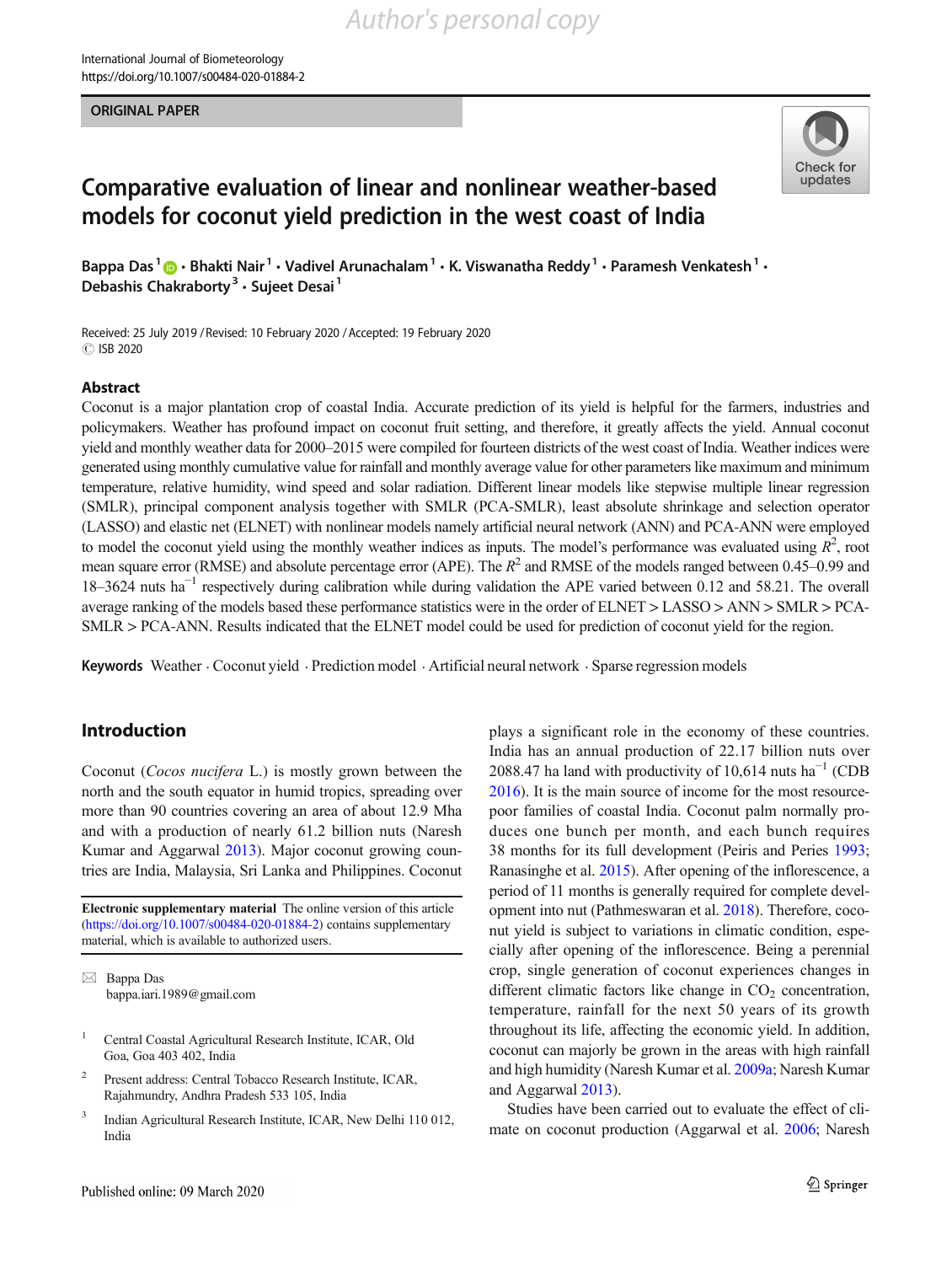Kumar et al. [2009b\)](#page-14-0). According to Ranasinghe et al. [\(2015\)](#page-14-0), the final yield of coconut depends on the early fruit setting which can be affected due to hostile weather. Naresh Kumar et al. ([2007\)](#page-14-0) studied cumulative effect of dry spell and rainfall on coconut yield and concluded that dry spell occurrence in 1 year would affect coconut yield for subsequent years, and the effect could be stronger on the fourth year irrespective of the rainfall. According to Peiris and Peries [\(1993\)](#page-14-0), rainfall in January and February months was most effective while a highintensity rainfall in May–August months could have adverse effect on the coconut yield. Rainfall during November and December had significant adverse effect on coconut in Sri Lanka. Peiris et al. ([2008\)](#page-14-0) using multiple linear regression reported positive effect of rainfall during January–March in all agro-ecological regions (AERs) and July–September on coconut production in the wetter regions of Sri Lanka. Rainfall, relative humidity and temperature of previous year during February, June, July, September and December months influenced the coconut yield to a large extent (Peiris and Thattil [1998](#page-14-0)). Naresh Kumar et al. [\(2009b](#page-14-0)) developed coconut yield prediction models with good to excellent accuracy ( $R^2$  = 0.591–0.997) using different weather variables and multiple regression analysis for different agroclimatic zones of India. Balakrishnan and Meena ([2010](#page-13-0)) used advance regression model i.e. artificial neural network (ANN) to forecast the coconut yield for the Andaman–Nicobar region using the using yearly weather data. Jayashree et al. ([2015](#page-13-0)) compared six different models namely multilayer perceptron, support vector machine, decision tree, Naïve Bayes, fuzzy cognitive map and data-driven nonlinear Hebbian in combination with fuzzy cognitive map using both soil and weather variables for coconut yield prediction. But the main problem of this study was that the predictions were qualitative in terms of high, medium and low. Though prediction of coconut yield by means of simple and advance regression models based on weather parameters has been studied previously (Peiris et al. [2008](#page-14-0); Naresh Kumar et al. [2009b](#page-14-0); Jayashree et al. [2015](#page-13-0); Jayakumar et al. [2016\)](#page-13-0), comparison of multiple statistical models received much lesser attention. On the other hand, multiple linear regression (MLR) technique can be accepted for a smaller dataset but its application is restricted when the number of predictors is greater than the number of samples (Balabin et al. [2011\)](#page-13-0). To deal with such problem, feature selection in the form of stepwise MLR or penalized regressions, feature extraction in the form of principal component analysis (PCA) and combination of these two methods of data analysis like PCA-SMLR are advised (Das et al. [2018a\)](#page-13-0). Feature selection techniques aim to reduce the number of variables by selecting a set of most important variables which best describes the dependent variable while feature extraction techniques like PCA derive some new variables (PCs) from the original variable while conserving the maximum variability present in the original dataset. On this background, the present

study was undertaken with the objectives to develop and compare the performance of linear models like stepwise multiple linear regression (SMLR), principal component analysis (PCA) followed by SMLR, least absolute shrinkage and selection operator (LASSO) and elastic net (ELNET) with nonlinear regression model like artificial neural network (ANN) and PCA-ANN for district-wise coconut yield prediction models of the west coastal region of India.

# Materials and methods

A total of fourteen districts from western coastal zone were selected for this study: Thane (19.29° N, 72.97° E), Raigad (18.51° N, 73.18° E), Ratnagiri (16.99° N, 73.31° E), North Goa (15.49° N, 73.83° E), South Goa (15.39° N, 73.84° E), Uttar Kannada (14.79° N, 74.68° E), Udupi (13.33° N, 74.74° E), Dakshina Kannada (12.84° N, 75.24° E), Alleppey (09.49° N, 76.33° E), Kozhikode (11.25° N, 75.78° E), Kannur (11.87° N, 75.37° E), Kottayam (9.59° N, 76.52° E), Kollam (9.01° N, 76.93° E) and Trivandrum (8.52° N, 76.94° E).

Daily data of four weather variables viz. daily maximum (Tmax, °C) and minimum temperatures (Tmin, °C), wind speed (m s<sup>-1</sup>), relative humidity (RH, %) and rainfall (RAIN, mm) were obtained from the India Meteorological Department (IMD), Pune, during the year 2000 to 2015 (15 years). Solar radiation (SRAD, MJ m<sup>-2</sup> day<sup>-1</sup>) data were downloaded from the National Aeronautics and Space Administration's Prediction of Worldwide Energy Resources web portal (NASA POWER; [https://power.larc.nasa.gov/](https://power.larc.nasa.gov/data-access-viewer/) [data-access-viewer/](https://power.larc.nasa.gov/data-access-viewer/)) as for most the stations daily sunshine hours or solar radiation data was not available from IMD. So, there might be some physical inconsistencies in the inputs like rainy days with high solar radiation as solar radiation data was taken from another source. To check that, we have also calculated the solar radiation using the Hargreaves and Samani [\(1982\)](#page-13-0) equation based on maximum and minimum temperature and extraterrestrial radiation (Ra). Then the relationship of monthly NASA Power solar radiation with monthly rainfall and Hargreaves and Samani ([1982](#page-13-0)) equation-based monthly solar radiation with monthly rainfall was calculated. The results of the correlation analysis showed that NASA power solar radiation was better correlated with rainfall than Hargreaves and Samani [\(1982\)](#page-13-0) equation-based solar radiation (Supplementary Table S1). The negative correlation for all the stations showed that the days with high rainfall were associated with low solar radiations. So, we have used the NASA power solar radiation for modelling the coconut yield. Daily data of Tmax, Tmin, wind, RH and SRAD were converted into their monthly average values, while the monthly sum for RAIN was taken. Yield data were collected from the Coconut Development Board for year 2000–2014 and were used for calibration while the yield data of 2015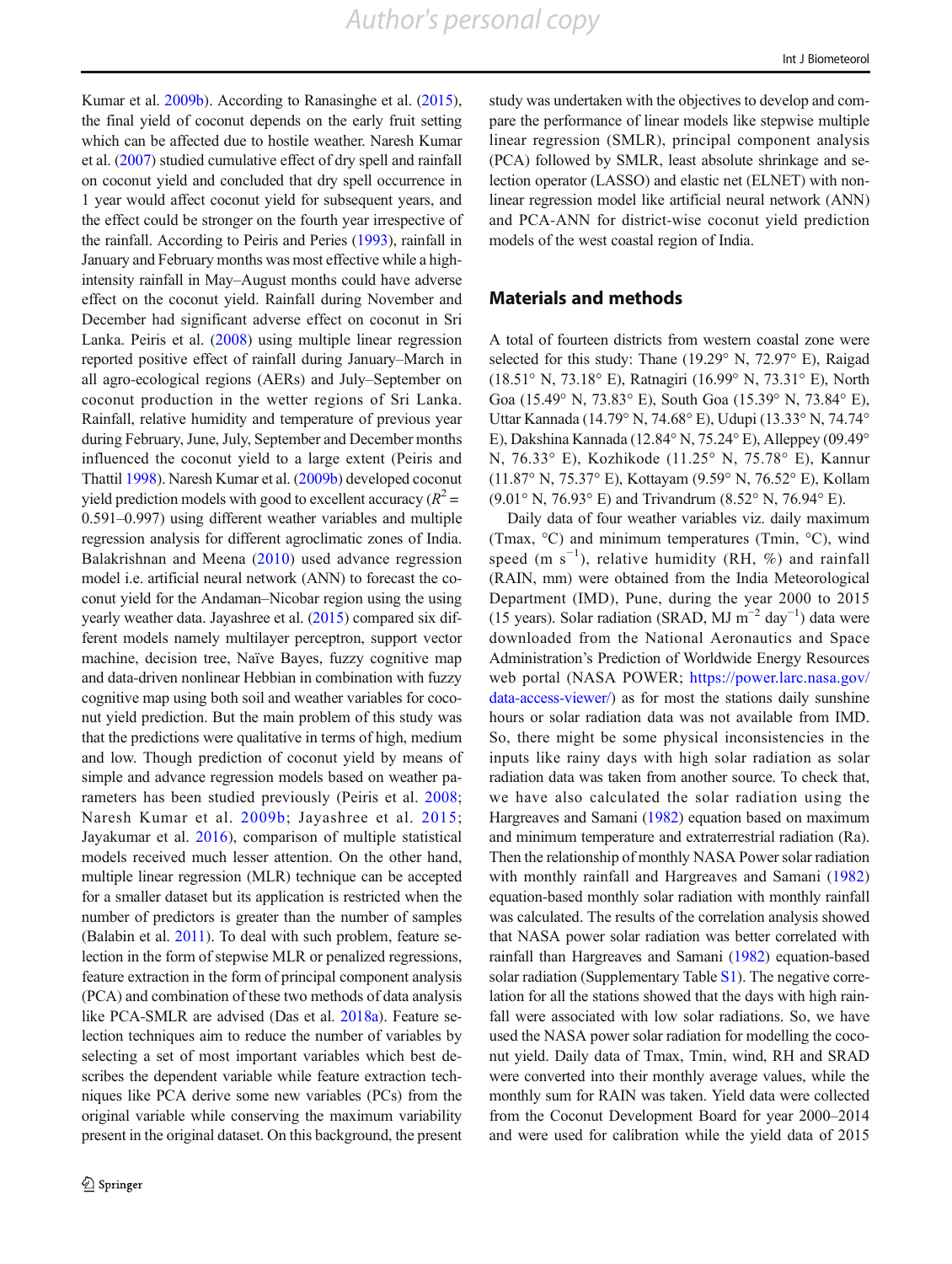was used for validation of the models. The coconut yield depends on meteorological as well as non-meteorological parameters like area under coconut production, application of irrigation, fertilizers and pesticides. The total nonmeteorological parameters have been growing steadily and are difficult to quantify (Subash et al. [2013;](#page-14-0) Subash and Gangwar [2014](#page-14-0)). Therefore, linear de-trended coconut yield was used to develop weather indices (regressors) (Fig. 1).

#### Weather index approach

Earlier studies indicated that a joint effect of weather parameters was more successful for yield prediction than the individual weather parameter approach. Therefore, two types of weather indices i.e. simple and weighted (single, and interaction of two weather variables in every possible combination) (Ghosh et al. [2014](#page-13-0)) were computed using the following formula:

Simple weather indices

$$
Z_{ij} = \sum_{m=1}^{n} X_{im} \tag{1}
$$

$$
Z_{ii'j} = \sum_{m=1}^{n} X_{im} X'_{i'm}
$$
 (2)

Weighted weather indices

$$
Z_{ij} = \sum_{m=1}^{n} r_{im}^j X_{im} \tag{3}
$$

$$
Z_{ii'j} = \sum_{m=1}^{n} r_{ii'm}^j X_{im} X_{i'm}
$$
 (4)

#### where

| value of the <i>i</i> th/ <i>i</i> 'th weather variable under  |
|----------------------------------------------------------------|
| study in the <i>mth</i> month                                  |
| correlation coefficient of de-trended yield with               |
| <i>i</i> th weather variable or product of the <i>i</i> th and |
| i'th weather variables in the mth month                        |
| month of prediction                                            |
| number of weather variables used.                              |
|                                                                |

Use of weather variables to generate different weather indices is presented in Table [1](#page-5-0).

#### Multivariate techniques

The details of multivariate techniques used in this study to develop coconut yield prediction model are described in the following sections:

#### Artificial neural network

Artificial neural network (ANN) is a nonlinear machine learning technique which mimics the working principle of the human brain. It consists of interconnected neurons or nodes arranged in three groups namely input (one), hidden (one or more) and output (one) layer. Each layer consists of neurons or nodes interconnected with each other. The number of neurons in the input and output layers is determined by the dataset used while the optimum number of hidden neurons should be optimized. In this investigation, the 42 weather indices and year were used as input variables while coconut yield was used as output variable and the number of neurons in the



Fig. 1 Flowchart demonstrating steps in model development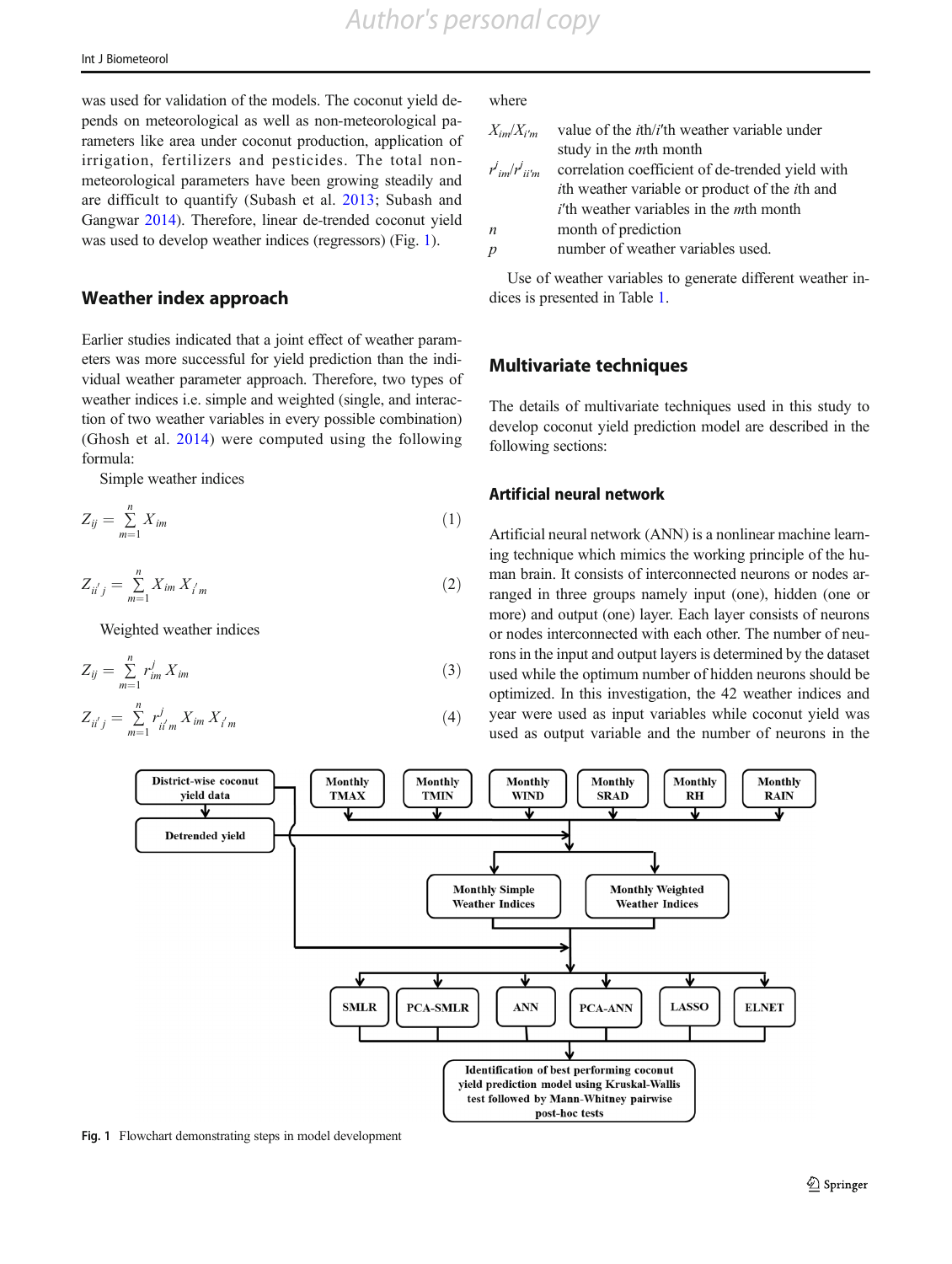|             | Simple weather indices |                  |                  |             |                  |      | Weighted weather indices |      |      |             |                  |      |
|-------------|------------------------|------------------|------------------|-------------|------------------|------|--------------------------|------|------|-------------|------------------|------|
|             | Tmax                   | Tmin             | Wind             | <b>SRAD</b> | RH               | Rain | Tmax                     | Tmin | Wind | <b>SRAD</b> | <b>RH</b>        | Rain |
| Tmax        | Z <sub>10</sub>        |                  |                  |             |                  |      | Z11                      |      |      |             |                  |      |
| Tmin        | Z <sub>120</sub>       | Z20              |                  |             |                  |      | Z <sub>121</sub>         | Z21  |      |             |                  |      |
| Wind        | Z <sub>130</sub>       | Z230             | Z30              |             |                  |      | Z <sub>131</sub>         | Z231 | Z31  |             |                  |      |
| <b>SRAD</b> | Z <sub>140</sub>       | Z240             | Z340             | Z40         |                  |      | Z <sub>141</sub>         | Z241 | Z341 | Z41         |                  |      |
| <b>RH</b>   | Z <sub>150</sub>       | Z <sub>250</sub> | Z350             | Z450        | Z <sub>50</sub>  |      | Z <sub>151</sub>         | Z251 | Z351 | Z451        | Z51              |      |
| Rain        | Z <sub>160</sub>       | Z <sub>260</sub> | Z <sub>360</sub> | Z460        | Z <sub>560</sub> | Z60  | Z <sub>161</sub>         | Z261 | Z361 | Z461        | Z <sub>561</sub> | Z61  |

#### <span id="page-5-0"></span>Table 1 Simple and weighted weather indices

hidden layer was tuned using 'caret' package with 10-fold cross-validation in R software (Kuhn [2008\)](#page-13-0). The activation function for hidden and output layer used in the current study was hyperbolic tangent and identity, respectively.

#### Principal component analysis

A principal component analysis (PCA) was performed on all 42 weather indices for each district. According to the benchmarks set by Brejda et al. ([2000\)](#page-13-0), the principal components (PCs) with eigenvalues > 1 and which explained  $\sim$  95% of the total variation in the dataset were considered. The main purpose of PCA is to construct a linear combination of the original variables that represent most of the variations present in the data set under investigation with reduced dimensionality and multicollinearity.

#### Stepwise multiple linear regression

Stepwise multiple linear regression (SMLR) is a linear feature selection technique in which a model is built by successively adding or removing variables based on the  $p$  value of  $F$  statistic at each step (Draper and Smith [1998](#page-13-0)). In the present study, for inclusion or removal of a weather index into the model, the  $p$  values were set at 0.05 and 0.10, respectively.

## Principal components analysis-stepwise multiple linear regression and principal components analysis-artificial neural network

PCA followed by SMLR is the combination of feature extraction and selection method while PCA-ANN is feature extraction followed by nonlinear regression without any variable selection. To overcome the problem of multicollinearity, PC scores were used as predictor variables for SMLR and ANN to develop the coconut yield models.

## Least absolute shrinkage and selection operator and elastic net

The least absolute shrinkage and selection operator (LASSO) and elastic net (ELNET) are two sparse regression methods used for handling the multicollinearity. These methods deal with multicollinearity by penalizing the magnitude of regression coefficients. The difference between LASSO and ELNET is that LASSO uses L1 regularization while ELNET uses both L1 and L2 regularization. LASSO and ELNET implementation have two parameters namely lambda and alpha which should be tuned to prevent overfitting. The optimal lambda values for LASSO and ELNET were selected through leave-one-out cross-validation (Piaskowski et al. [2016\)](#page-14-0) while the alpha was set at 1 and 0.5 for LASSO and ELNET, respectively.

#### Model performance evaluation

For comparison of the models, statistical parameters like  $R^2$ and root mean square error (RMSE) were used for calibration dataset using following formula:

$$
R^{2} = \left(\frac{\frac{1}{n}\sum_{i=1}^{n}\left(M_{i}\overline{-M}\right)\left(O_{i}\overline{-O}\right)}{\sigma_{\mathrm{M}}\sigma_{\mathrm{O}}}\right)^{2}
$$
(5)

RMSE = 
$$
\sqrt{\frac{1}{n} \sum_{i=1}^{n} (O_i - M_i)^2}
$$
 (6)

Absolute percentage error (APE) was used to test the model during validation.

$$
APE \ (\%) = \left| \frac{(M_i - O_i)}{O_i} \right| \times \frac{100}{n} \tag{7}
$$

 $M_i$ : model output;  $\overline{M}$  and  $\sigma_M$ : mean and standard deviation of model output, respectively;  $O_i$ : observations;  $\overline{O}$  and  $\sigma_O$ : mean and standard deviation of observations, respectively. The models were ranked based on  $R^2$  and RMSE values for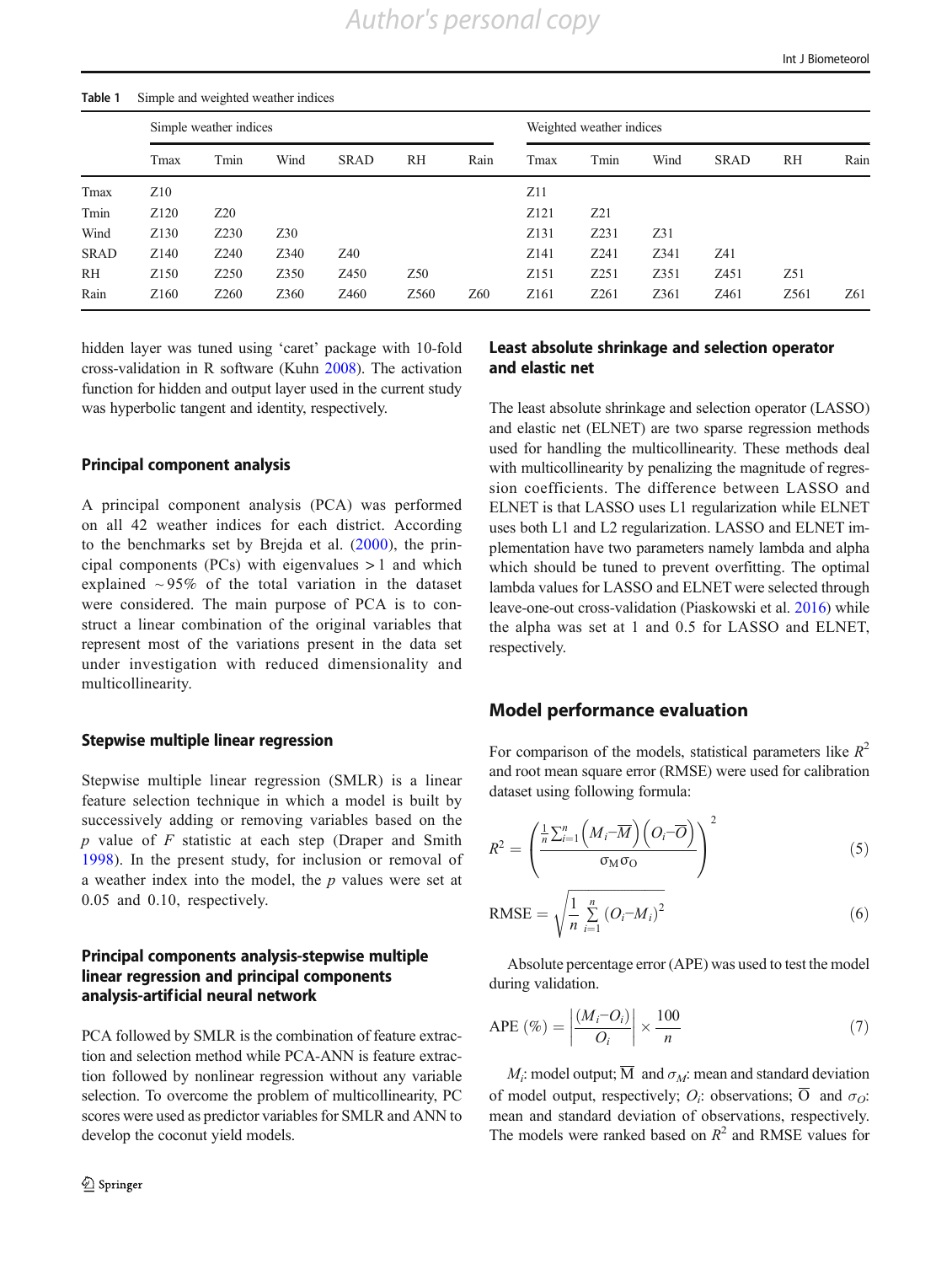calibration; APE of validation and average ranks across the districts were calculated to identify the best performing model.

## **Results**

## Coconut yield and climate of the study area

Descriptive statistics of coconut yield in the west coastal districts of India over the years 2000 to 2015 are presented in Supplementary Table S1. The yield varied between 2940 and 17,749 nuts ha<sup>-1</sup> with a mean of 6953 nuts ha<sup>-1</sup> (Supplementary Table S2). Coefficients of variation (CVs) ranged between 1.25 and 56.02%. The average maximum yield across the years was recorded in Raigad district (9885 nuts ha<sup>-1</sup>) while the average minimum was in North Goa district (4965 nuts  $ha^{-1}$ ). The assumptions of normality of the yield data for each district were tested using the Jarque–Bera test which was found nonsignificant ( $p > 0.05$ ). The study area falls under hot humid ecoregion. The average monthly maximum temperature varied between 25.9 and 38.0 °C with a mean value of 31.7 °C while the average monthly minimum temperature ranged between 15.5 and 29.1 °C (Supplementary Table S3). Average monthly wind speed, solar radiation and RH were recorded as 3.9 m s<sup>-1</sup> (1.4–10.0 m s<sup>-1</sup>), 19.7 MJ m<sup>-2</sup> (0.0– 28.5 MJ m<sup>-2</sup>) and 77.6% (40.1–92.8%), respectively with CVs of 37.1, 17.8 and 13.1%, respectively. The mean annual rainfall of the region was 2734.8 mm (1790.3–3636.7 mm) with a CV of 19.9%.

## Stepwise multiple linear regression model

Coconut yield prediction models were evaluated using  $R^2$  and root mean square error (RMSE) for calibration dataset (Table [2\)](#page-7-0). The  $R^2$  for SMLR was ranged between 0.57 (North Goa) to 0.98 (Kottayam). However, the RMSE varied between 25 nuts ha<sup>-1</sup> (South Goa) and 1857 nuts ha<sup>-1</sup> (Raigad). In case of SMLR model, all weather indices except Z50 for Thane, Z140 for Ratnagiri, Z240 for South Goa, Z450 and Z230 for Kottayam and Z120 for Trivandrum had positive influence on the coconut yield. Decoding of weather indices revealed that Tmin had the maximum influence on coconut yield followed by RH and wind speed. The absolute percentage error during validation (APEV) varied between 0.86% (North Goa) and 52.84% (Thane). Results indicated that the predictions were satisfactory for all locations except for Thane, Raigad, Ratnagiri, Udupi, Uttara Kannada and Trivandrum where the APEV was > 10%. To test the multicollinearity, variance inflation factor (VIF) was calculated for every independent variable selected through SMLR. The VIF values revealed no or moderate correlation except for Z130 and Z230 of Kottayam district.

#### Principal component analysis-stepwise multiple linear regression model

The number of PCs retained for various districts varied between 4 and 7 which were able to explain more than 90% variability present in the dataset (Table [3\)](#page-8-0). The maximum  $R^2$ was observed for Kottayam (0.98) with RMSE 58 nuts  $ha^{-1}$ , and minimum was recorded for Alleppey (0.53) with RMSE 551 nuts ha−<sup>1</sup> . All the PCs had positive influence on coconut yield except PC5 and PC2 for North Goa and Udupi, respectively. The RMSE ranged between 38 nuts  $ha^{-1}$  (South Goa) and 2478 nuts ha<sup> $-1$ </sup> (Raigad). The APE during validation ranged between 0.17% (North Goa) and 57.73% (Raigad). The performance of the models was excellent during validation for North Goa, South Goa, Alleppey, Kannur, Kottayam, Kollam and Trivandrum districts with APEV < 10%. The main problem with PCA analysis is that it is not possible to identify the underlying predictor variable which is influencing the dependent variable. The multicollinearity as indicated by VIF values has been significantly reduced when principal components were used as regressors over SMLR. The reduction of multicollinearity was especially conspicuous for Kottayam district.

# Artificial neural network and principal component analysis-artificial neural network model

For development of coconut yield prediction models using ANN, the Z variates were standardized by substracting mean from each case and dividing by the standard deviation while for PCA-ANN the PCA scores were standardized and used as regressors with time. Standardization was done to reduce the multicollinearity and making the input variables scale independent. The number of hidden neurons for ANN varied between 5 (Ratnagiri and North Goa) and 11 (Dakshina Kannada and Kannur) (Table [4](#page-9-0)). For PCA-ANN, the number of input neurons ranged between 5 and 8 depending on the number of PCs retained while the number of hidden neurons varied between 1 and 6 (Table [5](#page-9-0)). Coconut yield was taken as output neuron for both ANN and PCA-ANN. The  $R^2$  and RMSE during model development varied between 0.46–0.95 and 19–3624 nuts ha−<sup>1</sup> for ANN and 0.45–0.96 and 34–3024 nuts ha−<sup>1</sup> for PCA-ANN. The APE during validation ranged between 0.19 and 54.23% and 0.27 and 58.21% for ANN and PCA-ANN, respectively. The validation of the models revealed that the performance of the models was good for Raigad, North Goa, South Goa, Alleppey, Kozhikode, Kannur, Kottayam and Kollam districts both for ANN and PCA-ANN. It is worth mentioning that PCA-ANN with much less number of input variable was able to provide comparable performance with ANN.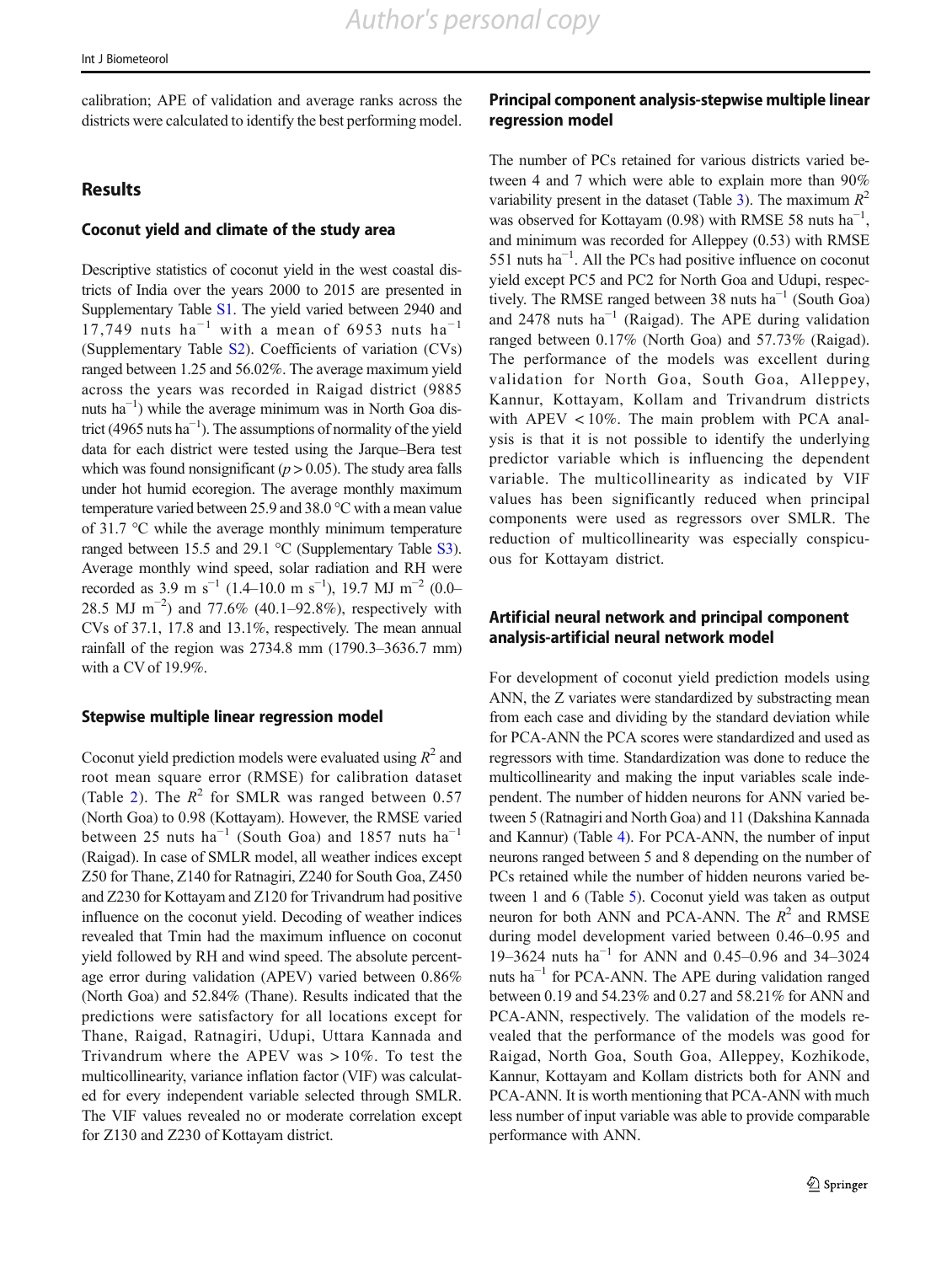# *Author's personal copy*

Int J Biometeorol

<span id="page-7-0"></span>Table 2 Coconut yield prediction models for different districts of West Coast developed using SMLR

| Districts           | Predictor<br>variables | Coefficient           | VIF          | $R^2$<br>(p < 0.01) | <b>RMSE</b><br>(nuts $ha^{-1}$ ) | <b>APEV</b><br>$(\%)$ |
|---------------------|------------------------|-----------------------|--------------|---------------------|----------------------------------|-----------------------|
| Thane               | Constant               | 93,609.52             |              | 0.87                | 1506                             | 52.84                 |
|                     | Z351                   | 16.84                 | 1.002        |                     |                                  |                       |
|                     | Z50                    | $-1.90$               | 1.002        |                     |                                  |                       |
| Raigad              | Constant<br>Z231       | $-9102.60$<br>103.65  | 2.838        | 0.83                | 1857                             | 40.81                 |
|                     | Z350                   | 8.75                  | 2.838        |                     |                                  |                       |
| Ratnagiri           | Constant               | 1893.52               |              | 0.94                | 458                              | 18.46                 |
|                     | Z151                   | 7.55                  | 1.289        |                     |                                  |                       |
|                     | Z231                   | 92.70                 | 1.224        |                     |                                  |                       |
|                     | Z361                   | 1.22                  | 1.446        |                     |                                  |                       |
|                     | Z140                   | $-2.41$               | 1.278        |                     |                                  |                       |
| North Goa           | Constant               | 6596.75               |              | 0.57                | 58                               | 0.86                  |
|                     | Z121                   | 0.84                  | $\mathbf{1}$ |                     |                                  |                       |
| South Goa           | Constant               | 5810.904              |              | 0.84                | 25                               | 1.56                  |
|                     | Z121                   | 1.906                 | 2.552        |                     |                                  |                       |
|                     | Z41                    | 0.799                 | 1.768        |                     |                                  |                       |
|                     | Z240                   | $-0.096$              | 1.797        |                     |                                  |                       |
| Uttara Kannada      | Constant<br>Z51        | 11,133.452<br>56.194  | 1.271        | 0.94                | 371                              | 20.36                 |
|                     | Z <sub>120</sub>       | $-2.361$              | 1.271        |                     |                                  |                       |
| Udupi               | Constant               | $-1268.249$           |              | 0.90                | 468                              | 21.44                 |
|                     | Z451                   | 2.348                 | $\mathbf{1}$ |                     |                                  |                       |
| Dakshina<br>Kannada | Constant<br>Z451       | 37,313.764<br>10.004  | $\mathbf{1}$ | 0.83                | 1084                             | 1.35                  |
| Alleppey            | Constant<br>Z11        | 25,692.1<br>275.271   | 1.702        | 0.76                | 393                              | 4.81                  |
|                     | Z241                   | 5.195                 | 1.702        |                     |                                  |                       |
| Kozhikode           | Constant<br>Z341       | 9241.795<br>42.976    | $\mathbf{1}$ | 0.74                | 218                              | 1.51                  |
| Kannur              | Constant<br>Z251       | 15,633.704<br>1.632   |              | 0.69                | 218                              | 1.94                  |
|                     | Z231                   | 34.445                |              |                     |                                  |                       |
| Kottayam            | Constant<br>Z241       | 5308.723<br>10.456    | 1.92         | 0.98                | 51                               | 4.85                  |
|                     | Z450                   | $-0.276$              | 2.724        |                     |                                  |                       |
|                     | Z231                   | 34.269                | 2.091        |                     |                                  |                       |
|                     | Z130                   | 3.332                 | 90.008       |                     |                                  |                       |
|                     | Z230                   | $-3.728$              | 100.329      |                     |                                  |                       |
| Kollam              | Constant               | 8022.054              |              | 0.77                | 415                              | 2.79                  |
|                     | Z51                    | 60.242                | 1.251        |                     |                                  |                       |
|                     | Z161                   | 0.123                 | 1.251        |                     |                                  |                       |
| Trivandrum          | Constant<br>Z121       | $-8088.323$<br>24.675 | 2.067        | 0.93                | 155                              | 14.49                 |
|                     | Z261                   | 0.138                 | 1.464        |                     |                                  |                       |
|                     | Z120                   | $-1.801$              | 1.566        |                     |                                  |                       |

# Least absolute shrinkage and selection operator and elastic net

North Goa district (0.73) with RMSE 48 nuts ha<sup>-1</sup> (Table [6](#page-10-0)) for LASSO. Most of the Z variates had positive influence on coconut yield. Further investigation of the Z variates selected through LASSO unveiled that RH had impact on coconut yield to the maximum extent followed by the impacts of

The maximum  $R^2$  was found for the Udupi district (0.99) with RMSE 152 nuts ha<sup>-1</sup> and the minimum  $R^2$  was recorded for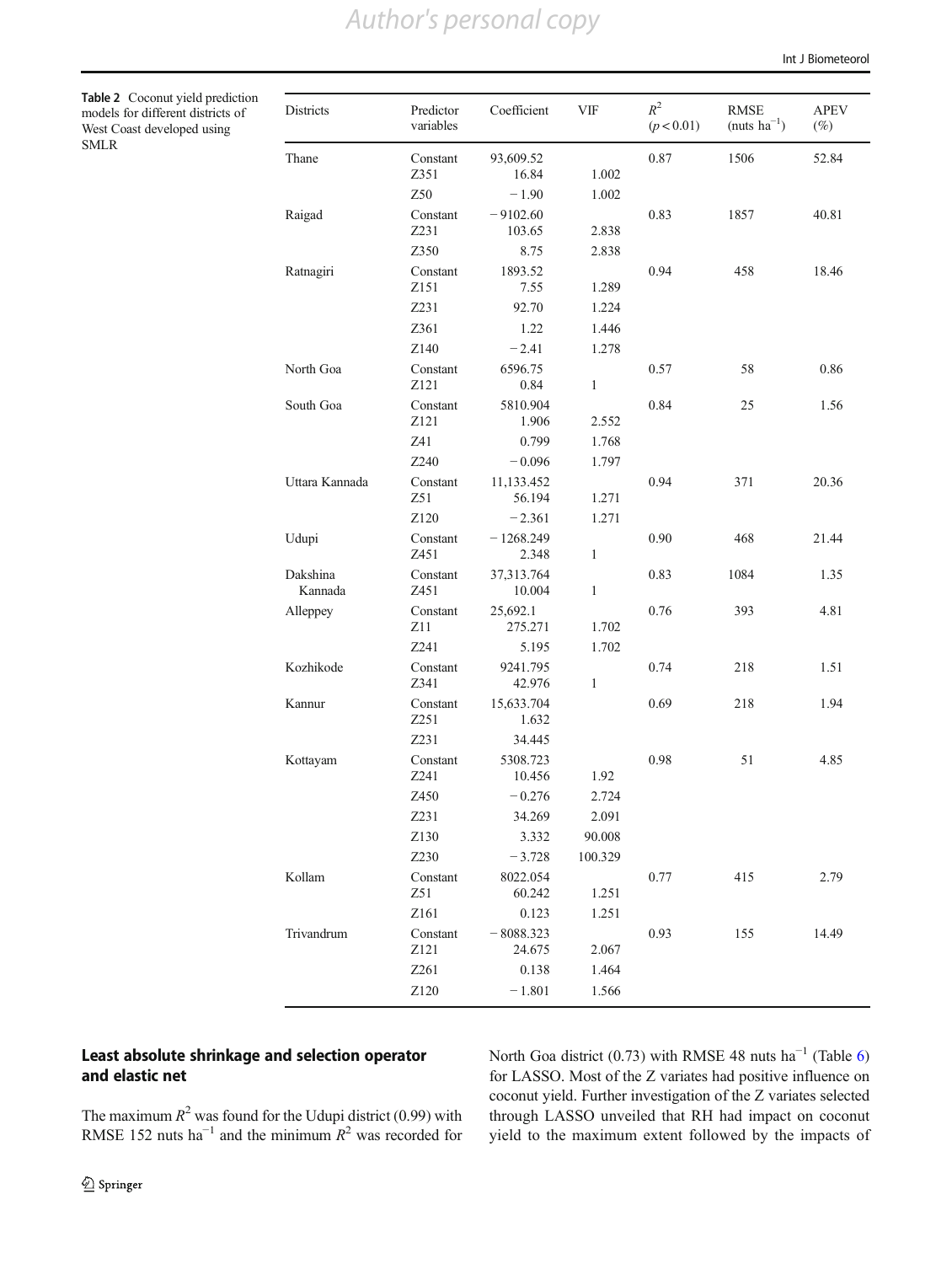# *Author's personal copy*

#### <span id="page-8-0"></span>Int J Biometeorol

#### Table 3 Coconut yield prediction models for different districts of West Coast developed using PCA-SMLR

| Districts        | No. of PCs       | Predictor variable           | Coefficient                      | VIF                   | $R^2 (p < 0.01)$ | RMSE (nuts $ha^{-1}$ ) | APEV $(\% )$ |
|------------------|------------------|------------------------------|----------------------------------|-----------------------|------------------|------------------------|--------------|
| Thane            | $6(95.989)^{\$}$ | Constant<br>Time             | 16,401.22<br>$-887.905$          | $\mathbf{1}$          | 0.73             | 2255                   | 49.83        |
| Raigad           | 7(96.025)        | Constant<br>Time             | 17,026.385<br>$-927.356$         | $\mathbf{1}$          | 0.70             | 2478                   | 57.73        |
| Ratnagiri        | 7(95.124)        | Constant<br>PC4              | 8063.865<br>1422.948             | 1.005                 | 0.87             | 691                    | 10.86        |
|                  |                  | $PC2$<br>PC1                 | 849.589<br>726.017               | $\mathbf{1}$<br>1.005 |                  |                        |              |
| North Goa        | 5(95.685)        | Constant<br>Time             | 5082.715<br>$-14.178$            | 1.102                 | 0.64             | 53                     | 0.17         |
| South Goa        | 6(95.537)        | PC5<br>Constant<br>PC4       | $-64.622$<br>4997.987<br>36.193  | 1.102<br>$\mathbf{1}$ | 0.63             | 38                     | 1.04         |
| Uttara Kannada   | 6(96.594)        | PC <sub>2</sub><br>Constant  | 36.339<br>6155.281               | $\mathbf{1}$          | 0.82             | 617                    | 21.47        |
| Udupi            | 6(96.212)        | PC1<br>Constant<br>PC1       | 1311.705<br>6435.343<br>1603.061 | $\mathbf{1}$<br>1.137 | 0.93             | 392                    | 12.98        |
| Dakshina Kannada | 4(92.843)        | PC <sub>2</sub><br>Constant  | $-709.198$<br>4165.994           | 1.137                 | 0.89             | 1347                   | 27.05        |
|                  |                  | $\rm{PC2}$<br>Time           | 2178.728<br>426.98               | 2.786<br>2.786        |                  |                        |              |
| Alleppey         | 6(94.872)        | Constant<br>PC <sub>2</sub>  | 6049.104<br>583.757              | $\mathbf{1}$          | 0.53             | 551                    | 1.76         |
| Kozhikode        | 6(94.636)        | Constant<br>PC <sub>2</sub>  | 7076.143<br>488.161              | 1.726                 | 0.66             | 248                    | 11.78        |
|                  |                  | PC4<br>PC5                   | 218.544<br>380.172               | 1.069<br>1.744        |                  |                        |              |
| Kannur           | 6(93.227)        | Constant<br>PC1              | 6636.035<br>288.222              | $\mathbf{1}$          | 0.54             | 263                    | 5.49         |
| Kottayam         | 7(95.813)        | Constant<br>PC <sub>6</sub>  | 4998.233<br>280.335              | 1.042                 | 0.98             | 58                     | 1.55         |
|                  |                  | PC <sub>2</sub><br>$\rm PC7$ | 184.091<br>194.074               | 1.007<br>1.008        |                  |                        |              |
| Kollam           | 6(94.159)        | Time<br>Constant             | 17.867<br>5816.392               | 1.037                 | 0.77             | 420                    | 2.52         |
|                  |                  | Time<br>PC4                  | 126.755<br>454.771               | 1.056<br>1.056        |                  |                        |              |
| Trivandrum       | 6(94.859)        | Constant<br>Time             | 6868.913<br>94.302               | 1.011                 | 0.68             | 320                    | 0.27         |
|                  |                  | PC4                          | 372.657                          | 1.011                 |                  |                        |              |

\$ Values in parenthesis indicates percentage variability explained by respective number of PCs

Tmax and Tmin. Wind speed was the fourth most important variable affecting the yield. The APE of validation was less than 10 except for Thane (46.10%), Raigad (10.95%), Ratnagiri (16.29%), Uttara Kannada (17.28%) and Dakshina Kannada (34.96%) districts implying that these models can be used for predicting the coconut yield for west coastal region of India. For ELNET, the  $R^2$  ranged between 0.74 and 0.99 (Table [7\)](#page-11-0). The maximum RMSE was obtained in Raigad

district (2155 nuts ha<sup>-1</sup>) with  $R^2$  of 0.82 and minimum RMSE was recorded in Kottayam district (23 nuts ha−<sup>1</sup> ) with  $R^2$  of 0.99. The importance of different weather parameters based on frequency of inclusion was in the order: SRAD =  $RH$  > Tmax = Wind > Tmin > Rain. Inclusion of weighted weather indices was more frequent than simple weather indices during development of yield prediction models. APE for validation of ELNET model varied between 0.21% (North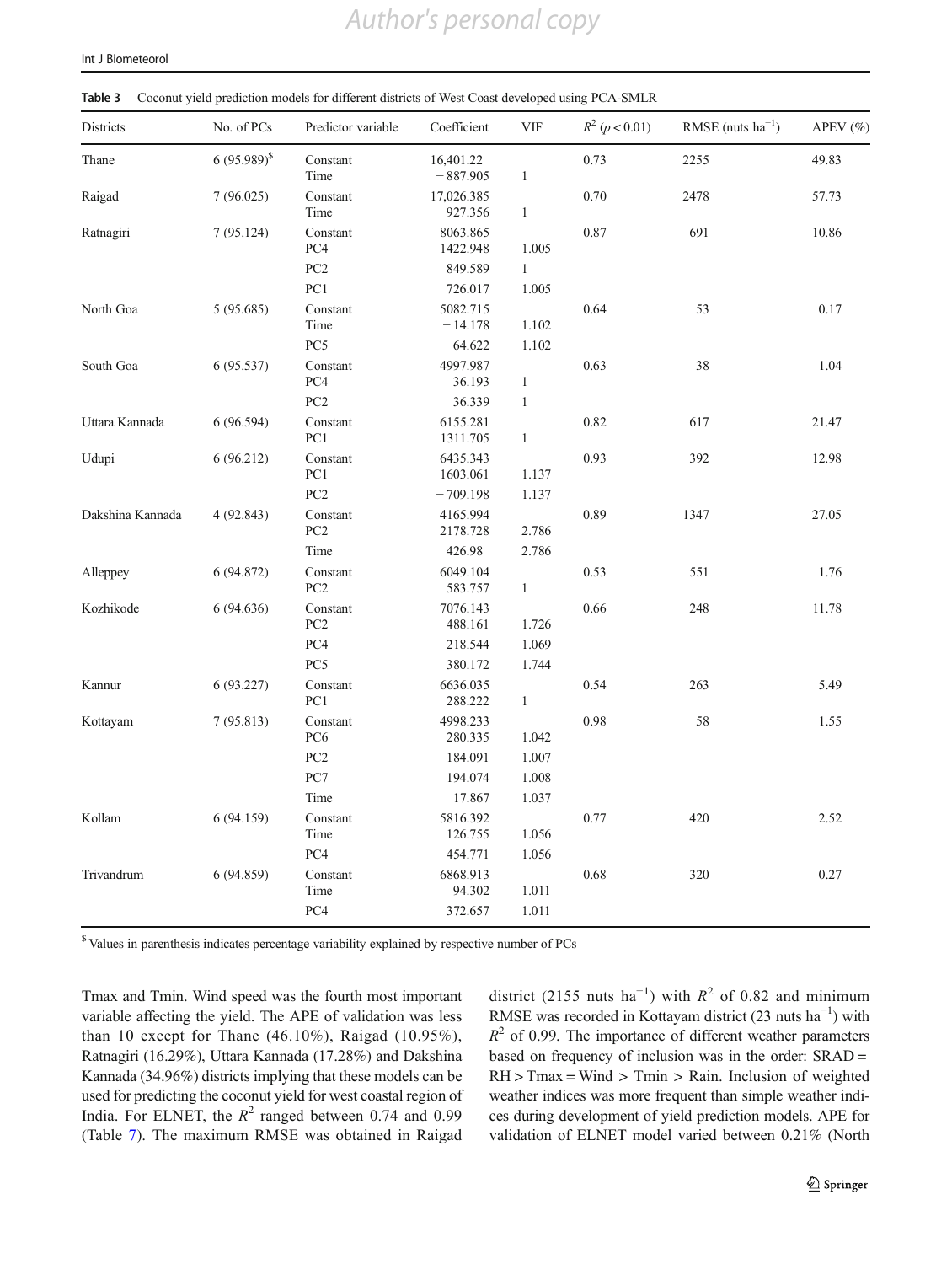*Author's personal copy*

<span id="page-9-0"></span>Table 4 Coconut yield prediction models for different districts of West Coast developed using ANN

| Districts        | No. of hidden neurons | $R^2$ (p < 0.01) | RMSE (nuts $ha^{-1}$ ) | APEV $(\% )$ |
|------------------|-----------------------|------------------|------------------------|--------------|
| Thane            | 7                     | 0.84             | 2227                   | 31.17        |
| Raigad           | 6                     | 0.91             | 1293                   | 16.17        |
| Ratnagiri        | 5                     | 0.78             | 1202                   | 25.92        |
| North Goa        | 5                     | 0.46             | 66                     | 0.39         |
| South Goa        | 8                     | 0.91             | 19                     | 0.19         |
| Uttara Kannada   | 6                     | 0.87             | 735                    | 21.07        |
| Udupi            | 10                    | 0.95             | 378                    | 12.17        |
| Dakshina Kannada | 11                    | 0.52             | 3624                   | 54.23        |
| Alleppey         | 9                     | 0.89             | 279                    | 3.59         |
| Kozhikode        | 7                     | 0.81             | 189                    | 6.89         |
| Kannur           | 11                    | 0.84             | 158                    | 2.49         |
| Kottayam         | 7                     | 0.94             | 49                     | 3.93         |
| Kollam           | 6                     | 0.93             | 228                    | 6.12         |
| Trivandrum       | 10                    | 0.77             | 317                    | 17.15        |

Goa) and 33.98% (Thane). The performance of ELNET model was excellent with APEV of 9.92, 0.21, 0.80, 2.67, 2.09, 1.93, 1.66, 5.60, 0.73 and 1.36 for Raigad, North Goa, South Goa, Udupi, Alleppey, Kozhikode, Kannur, Kottayam, Kollam and Trivandrum, respectively.

# **Discussion**

#### Impact of weather parameters on coconut yield

The coconut plantation requires a well-distributed rainfall (> 150 cm year−<sup>1</sup> ), mean temperature (27 °C ± 5 °C), sunshine of nearly 2000 h year<sup>-1</sup> with a minimum of 120 h month<sup>-1</sup> and 80–90% relative humidity for a good harvest (Naresh Kumar and Aggarwal [2013;](#page-14-0) Pathmeswaran et al. [2018\)](#page-14-0). Instead of the mean temperature, maximum and minimum temperatures were used in this study as extreme temperatures might have larger effect on coconut production (Pathmeswaran et al. [2018\)](#page-14-0). Vijayaraghavan et al. ([1988](#page-14-0)) found that coconut yield was low to very low during northeast monsoon and winter season in Tamil Nadu coinciding with low to very low average minimum temperature. Coconut yield was higher between the southwest monsoon and summer season when the minimum temperature was high. Coconut yield was reduced when the mean minimum temperature fell below 21 °C (Thampan [1981\)](#page-14-0). However, maximum temperature could adversely affect coconut production by affecting the pollen viability (Pathmeswaran et al. [2018](#page-14-0)). In this study, minimum temperature was found more important than maximum temperature for batter coconut harvest. Effect of solar radiation was on the rate of photosynthesis and transpiration (Krishnakumar

| <b>Districts</b> | Network architecture | $R^2$ (p < 0.01) | RMSE (nuts $ha^{-1}$ ) | APEV $(\% )$ |
|------------------|----------------------|------------------|------------------------|--------------|
| Thane            | $7 - 3 - 1$          | 0.70             | 3024                   | 58.21        |
| Raigad           | $7 - 2 - 1$          | 0.91             | 1321                   | 17.66        |
| Ratnagiri        | $8 - 6 - 1$          | 0.78             | 970                    | 30.11        |
| North Goa        | $6 - 3 - 1$          | 0.77             | 44                     | 0.27         |
| South Goa        | $7 - 2 - 1$          | 0.73             | 34                     | 0.74         |
| Uttara Kannada   | $7 - 3 - 1$          | 0.87             | 558                    | 19.74        |
| Udupi            | $7 - 1 - 1$          | 0.95             | 344                    | 16.59        |
| Dakshina Kannada | $5 - 2 - 1$          | 0.75             | 2857                   | 6.25         |
| Alleppey         | $7 - 1 - 1$          | 0.45             | 663                    | 3.63         |
| Kozhikode        | $7 - 2 - 1$          | 0.52             | 306                    | 1.93         |
| Kannur           | $7 - 1 - 1$          | 0.67             | 318                    | 4.69         |
| Kottayam         | $8 - 6 - 1$          | 0.96             | 77                     | 8.78         |
| Kollam           | $7 - 2 - 1$          | 0.78             | 415                    | 1.84         |
| Trivandrum       | $7 - 1 - 1$          | 0.66             | 363                    | 14.22        |

Table 5 Coconut yield prediction models for different districts of West Coast developed using PCA-ANN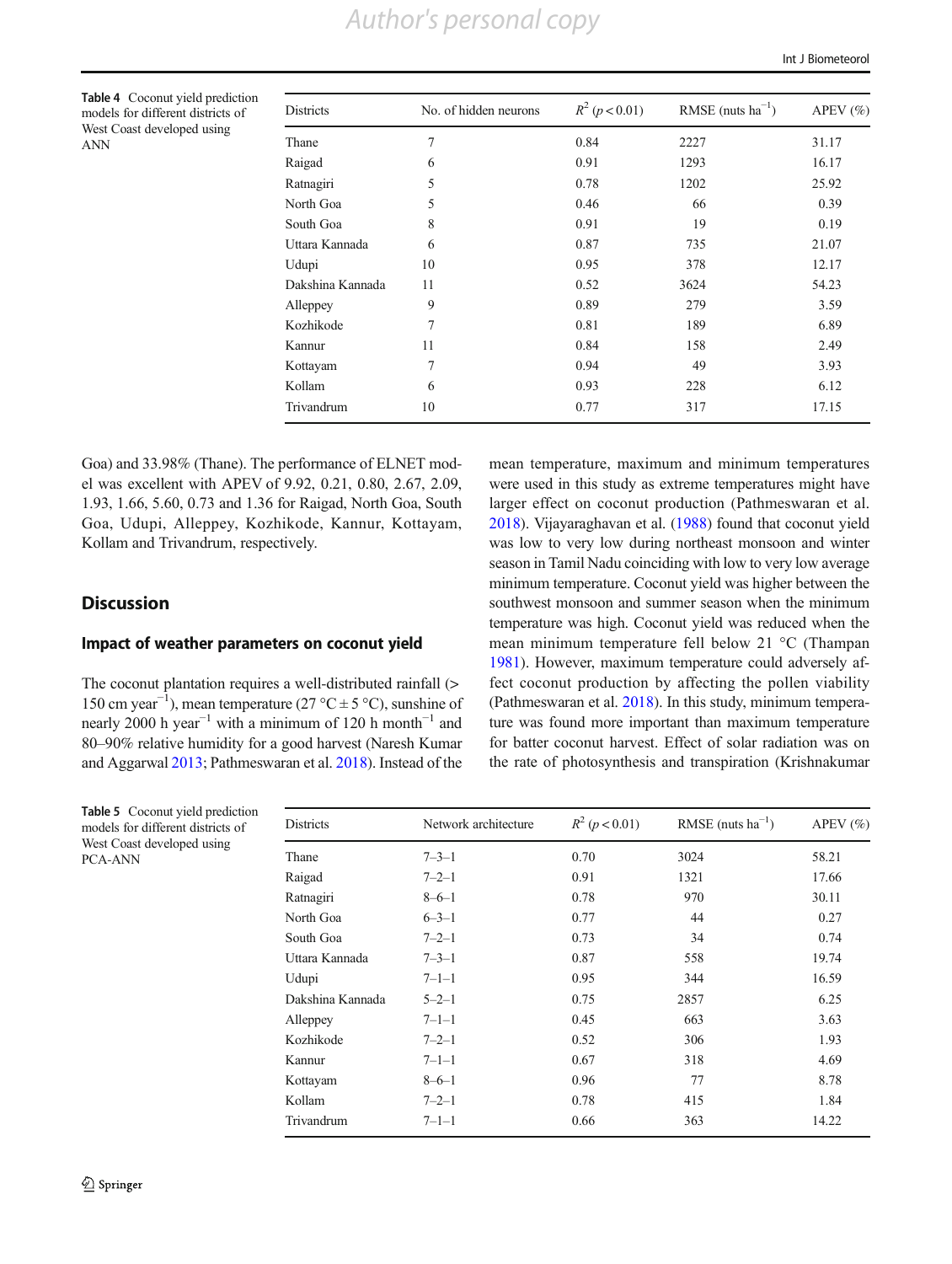|                  | Table 6 Coconut yield prediction models for different districts of West Coast developed using LASSO                                                                                                                                                                                                                                                                                                                                                                         |                  |                        |             |
|------------------|-----------------------------------------------------------------------------------------------------------------------------------------------------------------------------------------------------------------------------------------------------------------------------------------------------------------------------------------------------------------------------------------------------------------------------------------------------------------------------|------------------|------------------------|-------------|
| Districts        | Equation                                                                                                                                                                                                                                                                                                                                                                                                                                                                    | $R^2 (p < 0.01)$ | RMSE (nuts $ha^{-1}$ ) | APEV $(\%)$ |
| Thane            | Y = 75.61.03 × 7411 + (1411 52 × time) − (250) − (250 × 242 × 443 × 250 × 250 × 250 × 250 × 250 × 250 × 250 × 250 × 250 × 250 × 250 × 250 × 250 × 250 × 250 × 250 × 250 × 250 × 250 × 250 × 250 × 250 × 250 × 250 × 250 × 250<br>$Z351) - (0.049 \times Z360) - (1.159 \times Z361)$                                                                                                                                                                                        | 0.95             | 997                    | 46.10       |
| Raigad           | $Y = -16,934,380 - (436,332 \times time) + (317,651 \times Z11) + (151 \times Z131) + (151 \times Z131) \times Z151) + (151 \times Z131)$<br>$(0.084 \times Z161) + (0.618 \times Z351)$                                                                                                                                                                                                                                                                                    | 0.83             | 2073                   | 10.95       |
| Ratnagiri        | $(8 \times Z131) - (4.853 \times Z151) + (37.840 \times Z231) + (3.020 \times Z351) +$<br>$Y = -16,747.410 - (96.858 \times Z51) - (21.5)$<br>$(0.869 \times Z361)$                                                                                                                                                                                                                                                                                                         | 0.92             | 614                    | 16.29       |
| North Goa        | $Y = 6393.6495 - (9688 \times 858 \times Z51) - (21.511) + (21.5121 \times Z151) + (27.3121) + (27.512) + (27.512) + (27.512) + (27.512) + (27.512) + (27.512) + (27.512) + (27.512) + (27.512) + (27.512) + (27.512) + (27.512) + (27.512) + (27.512) + (27.512) + (27.512) + (27.512) + ($<br>$(0.869 \times Z361)$                                                                                                                                                       | 0.73             | 48                     | 0.31        |
| South Goa        | $Y = 524510 + 2222 \times 7212 + 11 + 2111 \times 844 \times 101000 + 11111 \times 11111 \times 11111 \times 11111 \times 11111 \times 11111 \times 11111 \times 11111 \times 11111 \times 11111 \times 11111 \times 11111 \times 11111 \times 11111 \times 11111 \times 11111 \times 11111 \times 11111 \times 11111 \times 11111 \times 11111 \times 111$                                                                                                                 | 0.78             | 32                     | 0.85        |
| Uttara Kannada   | + (0+27x×250; I) = (1+11x×2130; O+4 (1+27x×24+0) + (1-27x×2359; I) + (1+27x×259; I) + (2+27x×250; I)<br>$(5.998 \times Z341) + (1.182 \times Z350) + (0.346 \times Z450) + (0.013 \times Z460)$                                                                                                                                                                                                                                                                             | 0.97             | 244                    | 17.28       |
| Udupi            | γ = 5783.777+ (20,50 × Z131) − (2,620 × Z131) − (1,752) × 0,620 × 2592.0 + (2,523 × 2240) + (2,523 × 2000) + (<br>$(19.478 \times Z341) + (2.949 \times Z350) - (0.017 \times Z460)$                                                                                                                                                                                                                                                                                        | 0.99             | 152                    | 1.21        |
| Dakshina Kannada | $(0.003 \times Z150) + (0.240 \times Z261) + (3.581 \times Z351) + (0.285 \times Z361) + (3.361 \times Z451) + (0.003 \times Z461)$<br>$Y = 48,925.170 + (25.770 + 25.791 \times \text{time}) - (60.170 \times 250) + (0.380 \times 250) - (2.380 \times 2120) - (2.170 + 2.170 \times 2120) - (2.380 \times 2120) - (2.380 \times 2120) - (2.380 \times 2120) - (2.380 \times 2120) - (2.380 \times 2120) - (2.380 \times 2120) - (2.380 \times 2120) - (2.380 \times 212$ | 0.9              | 541                    | 34.96       |
| Alleppey         | $Y = 22,687.240 + (1333 \times Z21) + (2.880 \times Z241) + (111 \times Z21) + (2.93 \times Z21) + (2.51)$                                                                                                                                                                                                                                                                                                                                                                  | 0.81             | 381                    | 2.79        |
| Kozhikode        | $Y = 7078.168 + (55.578 \times Z21) + (28.490 \times Z341) + (0.024 \times Z461)$                                                                                                                                                                                                                                                                                                                                                                                           | 0.81             | 202                    | 2.50        |
| Kannur           | $\times$ Z161) + (9.529 $\times$ Z231) + (0.493 $\times$ Z251)<br>$Y = 14,304.470 + (1.902 \times Z) = 2121 + (0.011)$                                                                                                                                                                                                                                                                                                                                                      | 0.81             | 210                    | 0.12        |
| Kottayam         | $\times$ Z11) + (7.531 $\times$ Z51) + (26.398 $\times$ Z231) + (7.295 $\times$ Z241) -<br>$(0.103 \times Z250) + (0.546 \times Z340) + (0.149 \times Z450 \times Z450) + (0.513 \times Z451)$<br>$Y = 6223.758 + (33.540 \times \text{time}) + (30.405$                                                                                                                                                                                                                    | 0.99             | $\frac{8}{2}$          | 5.08        |
| Kollam           | $Y = 10,034,780 + (13,768 \times \text{time}) + (22.680 \times Z51) + (0.259 \times Z151) + (0.083 \times Z161) + (2.137 \times Z241)$                                                                                                                                                                                                                                                                                                                                      | 0.8              | 433                    | 1.20        |
| Trivandrum       | $(0.35 \times Z161) + (2.506 \times Z250) + (0.104 \times Z251) + (0.046 \times Z251) + (0.2261) - (0.252 \times Z350)$<br>$Y = -385.092 - (1.522 \times \text{time}) + (10.516 \times Z)140.516 \times Z115 \times Z1511 + (0.0140.0140 \times Z)160.$                                                                                                                                                                                                                     | 0.99             | $\mathcal{S}^9$        | 1.04        |

<span id="page-10-0"></span>Int J Biometeorol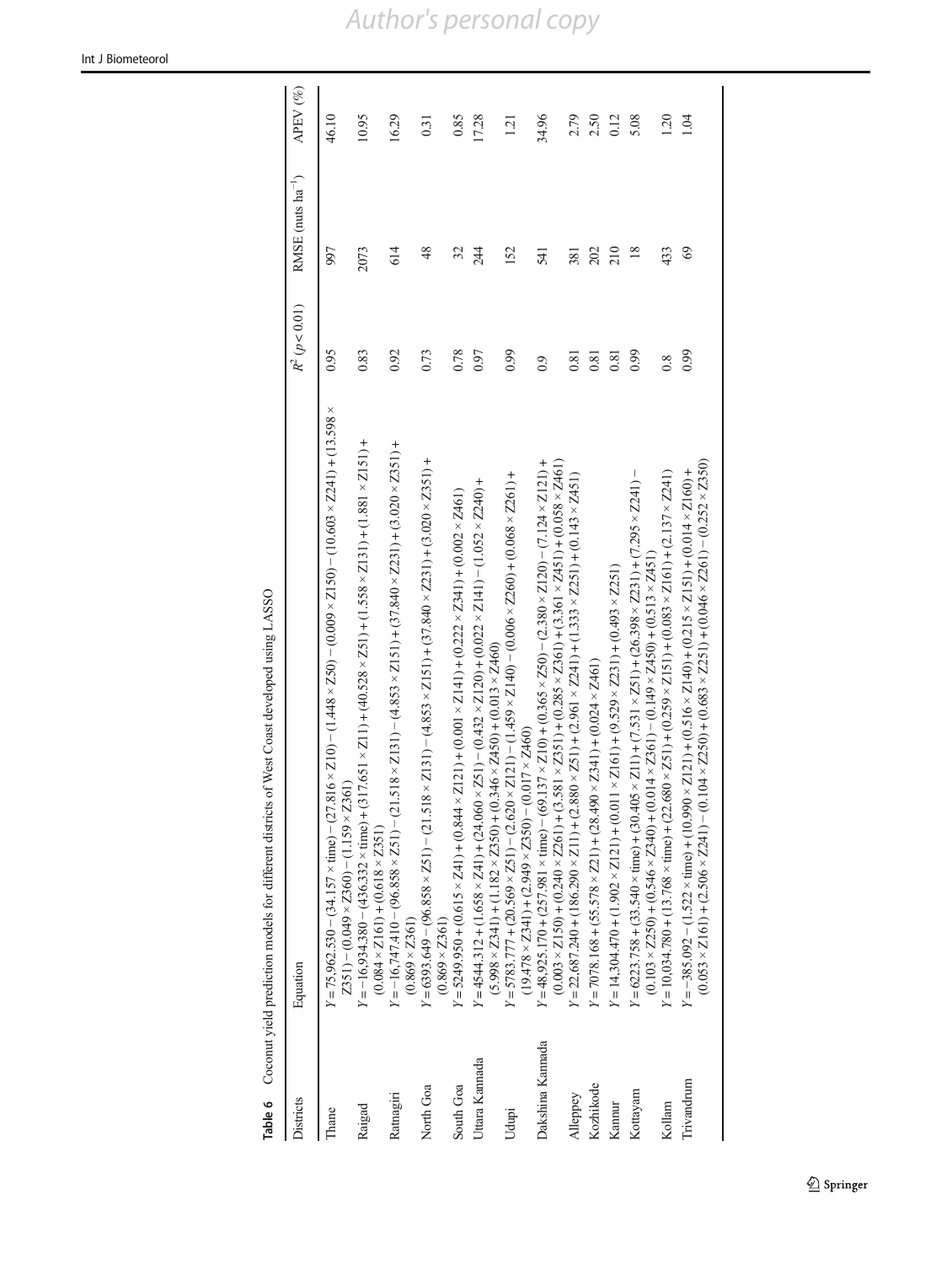<span id="page-11-0"></span>

| Table 7          | Coconut yield prediction models for different districts of West Coast developed using ELNET                                                                                                                                                                                                                                                                                                                                                                                    |                  |                           |                     |
|------------------|--------------------------------------------------------------------------------------------------------------------------------------------------------------------------------------------------------------------------------------------------------------------------------------------------------------------------------------------------------------------------------------------------------------------------------------------------------------------------------|------------------|---------------------------|---------------------|
| Districts        | Equation                                                                                                                                                                                                                                                                                                                                                                                                                                                                       | $R^2 (p < 0.01)$ | (Nuts $ha^{-1}$ )<br>RMSE | APEV <sub>(%)</sub> |
| Thane            | y = 35,7,78.1217 - 1217 × time) + (2,527 × 1510) - (1,627 × 254 × 254 × 254 × 254 × 254 × 254 × 254 × 254 × 254 × 254 × 254 × 254 × 254 × 254 × 254 × 254 × 254 × 254 × 254 × 254 × 254 × 254 × 254 × 254 × 254 × 254 × 254 ×<br>$-(0.574 \times Z350) + (3.509 \times Z351)$<br>$Z241$ ) – (0.413 × $Z250$ ) + (1.607 × $Z251$ )                                                                                                                                              | 0.93             | 1137                      | 33.98               |
| Raigad           | $Y = 7916.946 - (88.043 \times \text{time}) + (102.769 \times Z11) + (0.277 \times Z31) + (6.339 \times Z131) + (2131) + (2350 \times Z231)$                                                                                                                                                                                                                                                                                                                                   | 0.82             | 2155                      | 9.92                |
| Ratnagiri        | $Y = \frac{7534.023 + (70.364 \times Z31) + (53.11 \times Z31) + (70.87 \times Z131) + (70.364 \times Z31) + (9.11 \times Z31) + (9.11 \times Z31) + (9.11 \times Z31) + (9.11 \times Z31) + (9.11 \times Z31) + (9.11 \times Z31) + (9.11 \times Z31) + (9.11 \times Z31) + (9.11 \times Z31) + (9.11 \times Z31) + (9.11 \times Z31) + (9.11 \times Z31) + (9.11 \times$<br>$Z361$ ) + (1.236 × $Z451$ )                                                                     | 0.92             | 593                       | 17.16               |
| North Goa        | $Y = 4969.030$                                                                                                                                                                                                                                                                                                                                                                                                                                                                 | 0.74             | 48                        | 0.21                |
| South Goa        | $Y = 5146.226 + (0.188 \times Z41) + (0.004 \times Z61) + (0.409 \times Z121)$                                                                                                                                                                                                                                                                                                                                                                                                 | 0.79             | 32                        | 0.80                |
| Uttara Kannada   | $Y = 1311.615 + (5.849 \times \text{time}) + (0.242 \times 7241) + (7.155 \times Z/511) + (0.240 \times 7241) + (0.876 \times 7241) + (0.016 \times 7250) +$<br>$\times$ Z350) + (0.273 $\times$ Z451)<br>$(0.189 \times Z251) + (6.095 \times Z341) + (0.671$                                                                                                                                                                                                                 | 0.94             | 421                       | 17.23               |
| Udupi            | $Y = 3105.540 + (6.772 \times \text{time}) + (0.702 \times Z41) + (0.030 \times Z50) + (6.964 \times Z51) - (0.055 \times Z140) + (0.702 \times Z141) +$<br>$\times$ Z241) + (6.659 $\times$ Z341) + (0.920 $\times$ Z350) + (0.248 $\times$ Z451)<br>$(0.029 \times Z150) + (0.186 \times Z151) + (0.851$                                                                                                                                                                     | 0.99             | 109                       | 2.67                |
| Dakshina Kannada | + (1.242 × Z241) + (0.477 × Z350) + (0.968 × Z351) + (1.735 × Z451) +<br>$(3.230) + (29.126 \times Z31) - (1.093 \times Z41) + (0.107 \times Z130) + (0.286 \times Z130)$<br>$Y = 11,711.720 + (166.356 \times time) + (17.193$<br>$Z131$ ) + (1.092 × $Z141$ ) + (0.613 × $Z231$ )<br>$(0.062 \times Z461)$                                                                                                                                                                   | 0.91             | 547                       | 32.82               |
| Alleppey         | I 1 1410 × 2744.017 × 3566 + 000 + 000 + 000 + 000 + 000 + 000 + 000 + 000 × 211 1 + 000 × 200 + 000 + 000 + 000 + 000 + 000 + 000 + 000 + 000 + 000 + 000 + 000 + 000 + 000 + 000 + 000 + 000 + 000 + 000 + 000 + 000 + 000<br>$+(0.771 \times Z251)+(0.023 \times Z451)$                                                                                                                                                                                                     | 0.82             | 378                       | 2.09                |
| Kozhikode        | $Y = 6806.395 + (40.315 \times Z21) + (0.005 \times Z161) + (16.742 \times Z341) + (0.011 \times Z461)$                                                                                                                                                                                                                                                                                                                                                                        | 0.93             | 118                       | 1.93                |
| Kannur           | $Y = 920 + (0.01920 + 1) + (0.1711 + 0.0162) + (0.0161 + 0.0161) + (0.0161 + 0.0161) + (0.0161 + 0.0161) + (0.0161 + 0.0161) + (0.0161 + 0.0161) + (0.0161 + 0.0161) + (0.0161 + 0.0161) + (0.0161 + 0.0161) + (0.0161 + 0.0161) + (0.0161 + 0.0161) + (0.0161 + 0.01$                                                                                                                                                                                                         | 0.84             | 177                       | 1.66                |
| Kottayam         | + (1412×1910) + (19402×1252×12610) + (19402×126212 × 19502×126212 × 19502×1262×1262×1262 × 19502×126<br>$\times$ Z450) + (0.653 $\times$ Z451)<br>$(0.726 \times Z351) + (0.064 \times Z361) - (0.088$                                                                                                                                                                                                                                                                         | 0.99             | 23                        | 5.60                |
| Kollam           | $Y = 9207.440 + (8.585 \times time) + (0.402 \times Z/1) + (11.501 \times Z/1) + (0.402 \times Z/1) + (0.0070 \times Z/141) + (0.283 \times Z/151)$<br>+ (0.023 × Z161) + (1.229 × Z241) + (0.119 × Z251) + (0.020 × Z461) + (0.004 × Z561)                                                                                                                                                                                                                                    | 0.8              | 427                       | 0.73                |
| Trivandrum       | $\times$ Z161) – (0.145 $\times$ Z250) + (0.817 $\times$ Z251) + (0.002 $\times$ Z260) + (0.038 $\times$<br>y = 917.02 × 212 × 2142 × 2142 × 214 × 240 + (240 × 240 + (240 × 240 + (241 × 250 + (241 × 212 × 212 × 212 × 212 × 212 × 213 × 214 × 214 × 214 × 214 × 214 × 214 × 214 × 214 × 214 × 214 × 214 × 214 × 214 × 214 × 214 × 214 ×<br>$+(0.006 \times Z460)$<br>$(0.233 \times Z151) + (0.007 \times Z160) + (0.051$<br>$Z261$ + (0.965 × $Z341$ ) – (0.247 × $Z350$ ) | 0.99             | 59                        | 1.36                |
|                  |                                                                                                                                                                                                                                                                                                                                                                                                                                                                                |                  |                           |                     |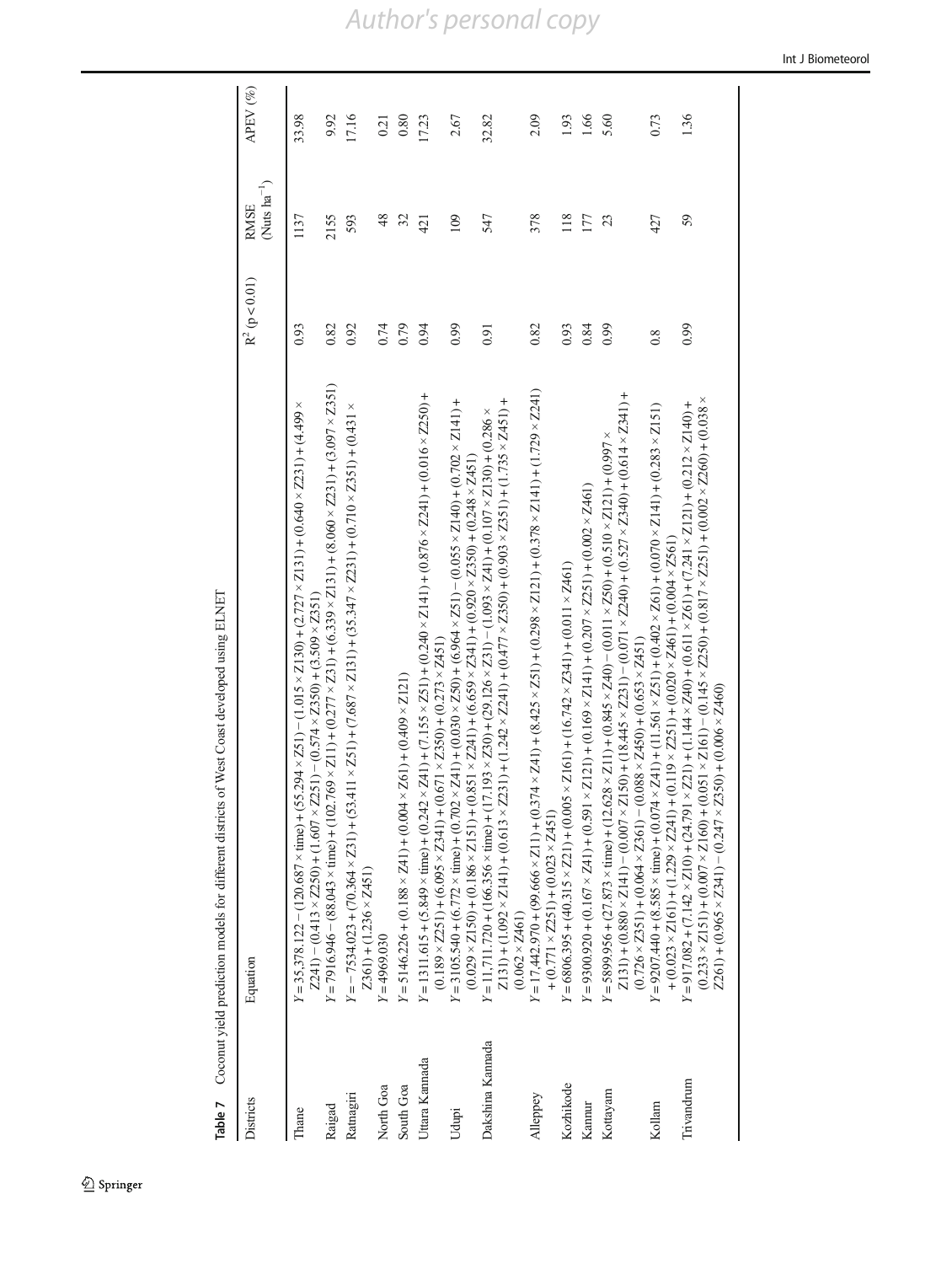[2011\)](#page-13-0). Decrease in solar radiation during monsoon season compared with summer season led to a decrease in potential photosynthesis (Rao et al. [1995\)](#page-14-0). Solar radiation during 29 and 30 months before harvesting also has positive influence on female flowers production (Coomans [1975](#page-13-0)). In the current study, solar radiation was the second most important variable affecting the coconut yield after RH. Higher RH reduces transpiration thereby affects the water and nutrient uptake by coconut plants. On the other hand, low ambient RH may reduce photosynthetic capacity by causing stomatal closure. The study area under the present study was having a high mean RH (77.6%, Supplementary Table S2) throughout the year which was having a greater impact on coconut production as indicated by highest frequency of occurrence in different models. Wind affects the coconut crop by affecting the evapotranspiration. Strong winds have depressing effect on coconut yield by causing mechanical damage to coconut plantation (Krishnakumar [2011\)](#page-13-0). Heavy rainfall  $(> 355$  mm month<sup>-1</sup>) during south-west monsoon has harmful effect on coconut as it reduces the insolation and temperature and increases humidity (Abeywardena [1968\)](#page-13-0). Rao ([1982](#page-14-0)) observed that high rainfall during monsoon and no rainfall during pre- and postmonsoon adversely affected the coconut yield during subsequent years in Pilicode region of Kerala. Very high rainfall also reduces the final coconut yield by affecting pollination (Vijayaraghavan et al. [1988](#page-14-0)). On the other hand, reduced rainfall or drought may cause abortion of spadices and inflorescence primordial, reduction in female flowers, button shedding, immature nut fall and reduced nut size (Rao et al. [2005;](#page-14-0) Rethinam [2007\)](#page-14-0). Nair and Unnithan [\(1988\)](#page-14-0) reported that sunshine hours and evaporation had positive correlation with coconut yield while relative humidity had a negative correlation. Rainfall and number of rainy days were not having much influence. In our study, also the rainfall was the least important variable with lesser frequency of inclusion in the developed models. This may be due to the fact that the rainfall received in the region (1790.3–3636.7 mm, Supplementary Table S2) was more than the required rainfall for coconut production (1500 mm; Naresh Kumar and Aggarwal [2013](#page-14-0); Pathmeswaran et al. [2018\)](#page-14-0). Naresh Kumar et al. ([2009b\)](#page-14-0) found that relative humidity and temperature-based models are useful in prediction of coconut yield with the required accuracy limits. Carr [\(2011](#page-13-0)) reported that development of coconut yield forecasting models using climatic variables is difficult as there is a long-time gap between flower initiation and mature nut harvest. However, the current study used monthly weather-based indices and significant relations were obtained between weather parameters and coconut productivity. The biggest limitation of current study was the unavailability of long-term coconut yield data. It has been reported that increased sample size both temporally and spatially will improve the performance of predictive models (Cai et al. [2019\)](#page-13-0). However, in the current study with fifteen years yield we cloud able to develop reliable models.

#### Inter-comparison of the models

Significant variations were obtained in the performance of the prediction models across the districts. Therefore, selection of a specific model based on its evaluation parameter might not be appropriate. So, models were ranked based on  $R^2$  and RMSE of calibration and the APE of validation, and the average ranks were calculated for various models used to predict the coconut yield in west coastal region of India. Based on  $R^2$  of calibration, ELNET (2.08) evolved as the best model followed by LASSO (2.23) and ANN (3.43). PCA-SMLR was found to be the least performing (5.00). With respect to RMSE, the order of performance was found to be: ELNET (2.36) > LASSO  $(2.64)$  > ANN  $(3.29)$  > SMLR  $(3.36)$  > PCA-ANN  $(4.50)$  > PCA-SMLR (4.86). Ranking based on APE during validation was found as  $ELNET$   $(2.43)$  >  $LASSO$   $(2.79)$  >  $PCA-SMLR$  $(3.50)$  > ANN  $(4.00)$  = PCA-ANN  $(4.00)$  > SMLR  $(4.29)$ . Overall, the performance of the models followed the order as: ELNET (2.32) > LASSO (2.63) > ANN (3.68) > SMLR  $(3.89)$  > PCA-SMLR  $(4.21)$  > PCA-ANN  $(4.27)$ . Significant differences among the overall ranks were analysed using nonparametric Kruskal–Wallis test at  $p < 0.001$ . Furthermore, to identify the best model for the study region, Mann–Whitney pairwise post hoc tests followed by Bonferroni correction of  $p$  values was performed which identified the ELNET as the best model (Table 8). The performance of ANN and LASSO was found similar to ELNET while SMLR, PCA-SMLR and PCA-ANN did not perform at par with ELNET. Good performance of penalized regression models like ELNET and LASSO agrees with previous other studies which are due to reduction of overfitting and model complexity by shrinkage

Table 8 Multiple pairwise comparisons of the multivariate models using Mann–Whitney pairwise post-hoc tests followed by Bonferroni correction of p alues

|                 | <b>SMLR</b> | <b>PCA-SMLR</b> | <b>ANN</b> | <b>PCA-ANN</b> | LASSO | <b>ELNET</b> |
|-----------------|-------------|-----------------|------------|----------------|-------|--------------|
| <b>SMLR</b>     |             |                 |            |                |       |              |
| <b>PCA-SMLR</b> | 1.000       |                 |            |                |       |              |
| <b>ANN</b>      | 1.000       | 1.000           | -          |                |       |              |
| <b>PCA-ANN</b>  | 1.000       | 1.000           | 1.000      |                |       |              |
| LASSO           | 0.060       | 0.080           | 0.760      | 0.015          | —     |              |
| <b>ELNET</b>    | 0.004       | 0.004           | 0.075      | 0.002          | 1.000 |              |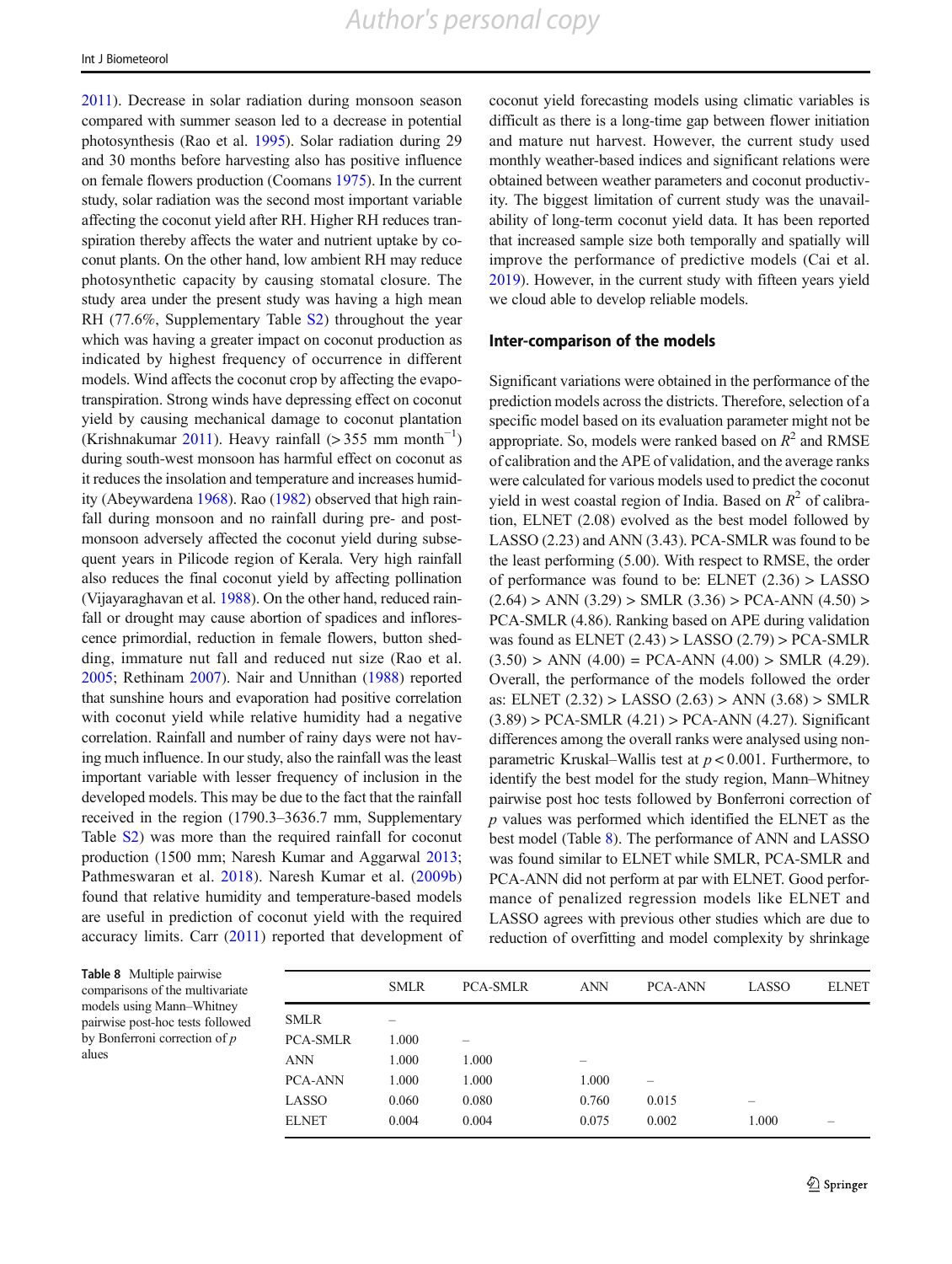<span id="page-13-0"></span>and automatic variable selection simultaneously (Zou and Hastie [2005;](#page-14-0) Das et al. 2018a; Kumar et al. [2019\)](#page-14-0). Slightly poor performance of LASSO as compared with ELNET may be due to selection of only one variable from a set of intercorrelated variables which may lead to loss of information. Balakrishnan and Meena (2010) reported that ANN was able to accurately predict the coconut yield using yearly weather data. But they have ignored impact of the intra-year variations of weather parameter on coconut yield. In the current study, monthly weather data were used for the development of the models. The better performance of ANN may be due to underlying nonlinear relationship of coconut yield with weather variables (Das et al. 2018b; Cai et al. 2019). The performance of PCA-SMLR and PCA-ANN was poor as compared with sole SMLR and ANN which may be due to exclusion of the components explaining less than 5% variance with the assumption that components with small variance have very little predictive power in the regression which may not be true always (Jolliffe 1982; Das et al. 2018a). On the other hand, PCA does not consider the dependent variable during transformation of input variables. Previous studies on coconut yield prediction mainly used simple linear regression models with specific monthly or seasonal climatological data (Peiris et al. [2008](#page-14-0); Naresh Kumar et al. [2009b\)](#page-14-0) ignoring the contribution of remaining months or seasons data. As coconut is a perennial crop, use of year-round monthly or seasonal data is better than using only specific monthly or seasonal data. This was achieved in the current study using the weather indices approach which may be the reason for achieving good prediction performances.

# **Conclusions**

In this study, district-wise annual coconut yield prediction models were developed using six multivariate techniques with the monthly weather variables as inputs for the west coastal region of India. Relative humidity and solar radiation were the major weather variables with maximum impacts on the coconut yield. It is worth indicating here that the inclusion frequency of weighted weather indices was much higher than simple weather indices. The results of the present investigation revealed that reliable forecast of coconut yield can be obtained using ELNET model for the study region.

Acknowledgements The India Meteorological Department and National Aeronautics and Space Administration's Prediction of Worldwide Energy Resources web portal are duly acknowledged for providing weather data of different stations. The authors are thankful to the reviewers for their comments to improve the quality of this paper.

Funding information This work was supported by the Indian Council of Agricultural Research under the Institute project at ICAR-Central Coastal Agricultural Research Institute, Old Goa, Goa, India.

#### References

- Abeywardena V (1968) Forecasting coconut crops using rainfall data-a preliminary study. Ceylon Coconut Q 19:161–176
- Aggarwal PK, Kalra N, Chander S, Pathak H (2006) InfoCrop: a dynamic simulation model for the assessment of crop yields, losses due to pests, and environmental impact of agro-ecosystems in tropical environments. I. Model description. Agric Syst 89:1–25. [https://doi.](https://doi.org/10.1016/j.agsy.2005.08.001) [org/10.1016/j.agsy.2005.08.001](https://doi.org/10.1016/j.agsy.2005.08.001)
- Balabin RM, Lomakina EI, Safieva RZ (2011) Neural network (ANN) approach to biodiesel analysis: analysis of biodiesel density, kinematic viscosity, methanol and water contents using near infrared (NIR) spectroscopy. Fuel 90:2007–2015. [https://doi.org/10.1016/j.](https://doi.org/10.1016/j.fuel.2010.11.038) [fuel.2010.11.038](https://doi.org/10.1016/j.fuel.2010.11.038)
- Balakrishnan K, Meena M (2010) ANN model for coconut yield prediction using optimal discriminant plane method at Bay Islands. IUP J Comput Sci 4:27–34
- Brejda JJ, Moorman TB, Karlen DL, Dao TH (2000) Identification of regional soil quality factors and indicators I. Central and Southern High Plains. Soil Sci Soc Am J 64:2115–2124
- Cai Y, Guan K, Lobell D et al (2019) Integrating satellite and climate data to predict wheat yield in Australia using machine learning approaches. Agric For Meteorol 274:144–159. [https://doi.org/10.](https://doi.org/10.1016/j.agrformet.2019.03.010) [1016/j.agrformet.2019.03.010](https://doi.org/10.1016/j.agrformet.2019.03.010)
- Carr MKV (2011) The water relations and irrigation requirements of coconut (Cocos nucifera): a review. Exp Agric 47:27–51. [https://](https://doi.org/10.1017/S0014479710000931) [doi.org/10.1017/S0014479710000931](https://doi.org/10.1017/S0014479710000931)
- CDB 2016 (2016) Statistics :: Coconut Development Board :: [http://](http://coconutboard.nic.in/stat.htm) [coconutboard.nic.in/stat.htm](http://coconutboard.nic.in/stat.htm). Accessed 22 Jun 2017
- Coomans P (1975) Influence of climatic factors on the seasonal and annual fluctuations in coconut yield. Oleagineux 30:153–159
- Das B, Nair B, Reddy VK, Venkatesh P (2018a) Evaluation of multiple linear, neural network and penalised regression models for prediction of rice yield based on weather parameters for west coast of India. Int J Biometeorol 62:1809–1822. [https://doi.org/10.1007/](https://doi.org/10.1007/s00484-018-1583-6) [s00484-018-1583-6](https://doi.org/10.1007/s00484-018-1583-6)
- Das B, Sahoo RN, Pargal S et al (2018b) Quantitative monitoring of sucrose, reducing sugar and total sugar dynamics for phenotyping of water-deficit stress tolerance in rice through spectroscopy and chemometrics. Spectrochim Acta Part A Mol Biomol Spectrosc 192:41–51. <https://doi.org/10.1016/j.saa.2017.10.076>
- Draper NR, Smith H (1998) Applied regression analysis. John Wiley & Sons, Hoboken
- Ghosh K, Balasubramanian R, Bandopadhyay S et al (2014) Development of crop yield forecast models under FASAL- a case study of kharif rice in. J Agrometeorol 16:1–8
- Hargreaves GH, Samani ZA (1982) Estimating potential evapotranspiration. J Irrig Drain Eng 108:225–230
- Jayakumar M, Rajavel M, Surendran U (2016) Climate-based statistical regression models for crop yield forecasting of coffee in humid tropical Kerala, India. Int J Biometeorol 60:1943–1952. [https://doi.](https://doi.org/10.1007/s00484-016-1181-4) [org/10.1007/s00484-016-1181-4](https://doi.org/10.1007/s00484-016-1181-4)
- Jayashree LS, Palakkal N, Papageorgiou EI, Papageorgiou K (2015) Application of fuzzy cognitive maps in precision agriculture: a case study on coconut yield management of southern India's Malabar region. Neural Comput & Applic 26:1963–1978. [https://doi.org/](https://doi.org/10.1007/s00521-015-1864-5) [10.1007/s00521-015-1864-5](https://doi.org/10.1007/s00521-015-1864-5)
- Jolliffe IT (1982) A note on the use of principal components in regression. Appl Stat 31:300. <https://doi.org/10.2307/2348005>
- Krishnakumar K (2011) Coconut phenology and yield response to climate variability and change. Ph.D. Thesis. Department of Atmospheric Sciences Cochin University of Science and Technology, Kochi, India
- Kuhn M (2008) Building predictive models in R using caret package. J Stat Softw 28:1–26